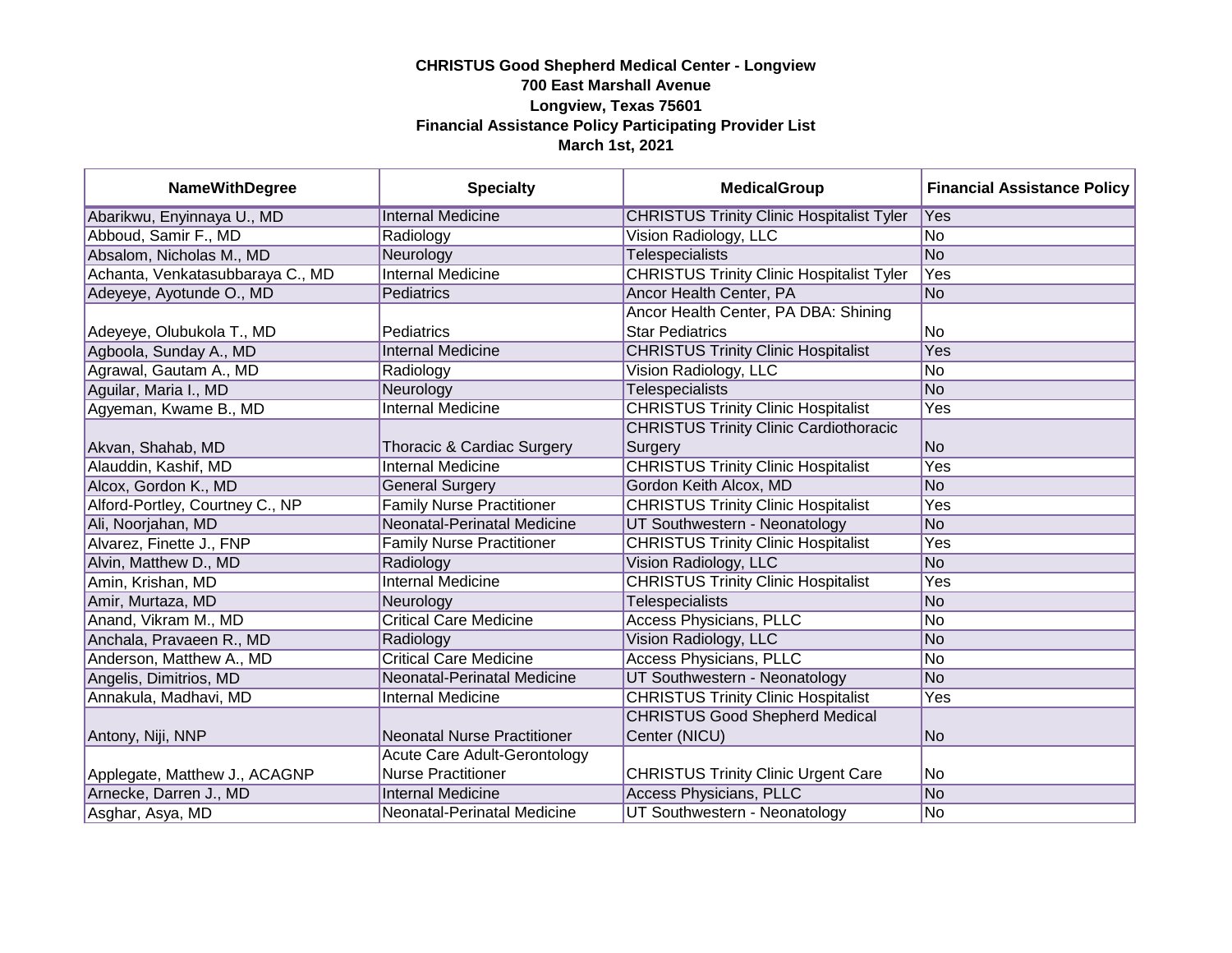| Ashford, Brian, MD                 | Obstetrics & Gynecology              | <b>OB Hospitalist Group</b>                      | No             |
|------------------------------------|--------------------------------------|--------------------------------------------------|----------------|
| Austin, Rachel J., MD              | Anesthesiology                       | <b>CHRISTUS Trinity Clinic Anesthesiology</b>    | Yes            |
| Avila, Amanda J., MD               | Neurology                            | Telespecialists                                  | No             |
| Babata, Kikelomo L., MD            | <b>Neonatal-Perinatal Medicine</b>   | UT Southwestern - Neonatology                    | No             |
|                                    |                                      | Leading Edge Medical Associates (ER              |                |
| Baker, Jennifer L., MD             | <b>Emergency Medicine</b>            | Group)                                           | No             |
| Baker, Noel S., MD                 | <b>Pediatric Neurology</b>           | <b>CHRISTUS Trinity Clinic Neurology</b>         | No             |
| Balbuena, Luis, MD                 | Otolaryngology                       | <b>CHRISTUS Trinity Clinic Ear, Nose &amp;</b>   | No             |
| Bamgbelu, Olukayode A., MD         | <b>Internal Medicine</b>             | <b>CHRISTUS Trinity Clinic Hospitalist Tyler</b> | Yes            |
|                                    | Acute Care Adult-Gerontology         | <b>CHRISTUS Trinity Clinic Hospitalist</b>       |                |
| Bardwell, Jennifer L., FNP, AGACNP | <b>Nurse Practitioner</b>            | Longview                                         | Yes            |
|                                    | <b>Certified Registered Nurse</b>    | <b>CHRISTUS Good Shepherd Medical</b>            |                |
| Barker, David A., CRNA             | Anesthetist                          | Center (CRNA)                                    | No.            |
| Barker, William N., ACNP           | <b>Acute Care Nurse Practitioner</b> | <b>CHRISTUS Trinity Clinic Cardiology</b>        | No             |
| Barnes, Christina D., FNP          | <b>Family Nurse Practitioner</b>     | <b>CHRISTUS Trinity Clinic Hospitalist Tyler</b> | Yes            |
| Barron, Douglas Lloyd, DO          | <b>Family Medicine</b>               | <b>CHRISTUS Trinity Clinic Family Medicine</b>   | No             |
| Baskaran, Gautam, MD               | <b>Pulmonary Disease</b>             | East Texas Pulmonary Associates, PLLC            | No             |
| Battaile, John T., MD              | <b>Critical Care Medicine</b>        | <b>Access Physicians, PLLC</b>                   | No             |
|                                    |                                      | Leading Edge Medical Associates (ER              |                |
| Beaty, Jeffory W., DO              | <b>Emergency Medicine</b>            | Group)                                           | lNo.           |
|                                    | <b>Certified Registered Nurse</b>    | <b>CHRISTUS Good Shepherd Medical</b>            |                |
| Beeman, David C., CRNA             | Anesthetist                          | Center (CRNA)                                    | N <sub>o</sub> |
| Behravan, Vahid, MD                | Neurology                            | Telespecialists                                  | No             |
|                                    |                                      | <b>CHRISTUS Trinity Clinic Gastroenterology</b>  |                |
| Belo, Angelica C., MD              | Gastroenterology                     | Marshall                                         | No             |
| Benedetti, Nancy J., MD            | Radiology                            | Vision Radiology, LLC                            | No             |
| Bhar, Avinesh S., MD               | <b>Critical Care Medicine</b>        | <b>Access Physicians, PLLC</b>                   | N <sub>o</sub> |
| Bixler, Christopher J., MD         | Neurology                            | <b>Telespecialists</b>                           | No             |
|                                    | <b>Acute Care Adult-Gerontology</b>  | <b>CHRISTUS Trinity Clinic Hospitalist</b>       |                |
| Borrego, Jennifer M., AGACNP       | <b>Nurse Practitioner</b>            | Longview                                         | Yes            |
| Borte, Bernadette N., MD           | Neurology                            | <b>Telespecialists</b>                           | No             |
|                                    |                                      | <b>CHRISTUS Trinity Clinic Longview Bill</b>     |                |
| Bory, Ariadna L., DO               | <b>Family Medicine</b>               | Owens Parkway                                    | No             |
| Boudreau, Michelle M., DO          | Neurology                            | <b>Telespecialists</b>                           | No             |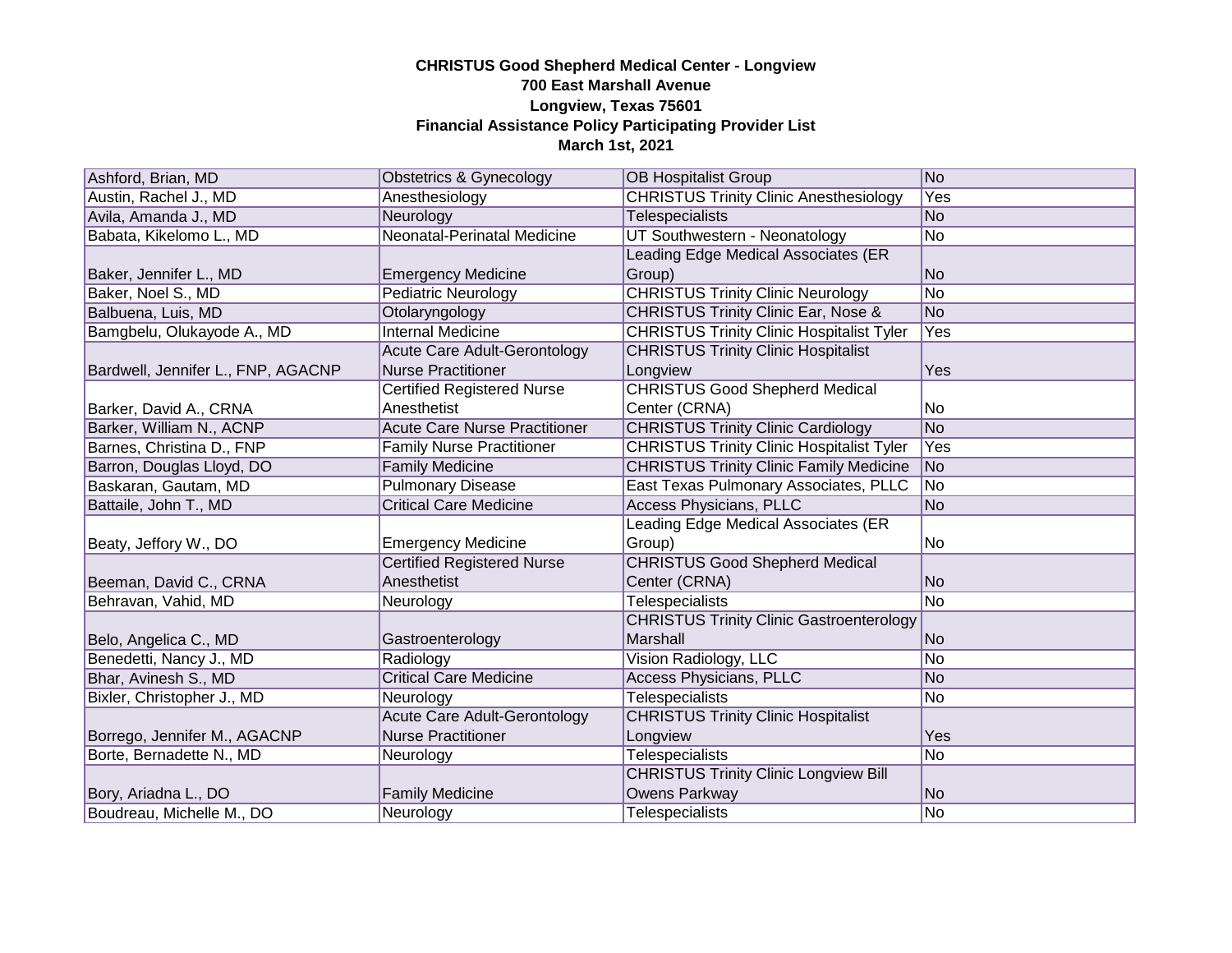| Bourdon, Lynn L., MD          | <b>Family Medicine</b>             | Daingerfield Family Medical Clinic                 | No             |
|-------------------------------|------------------------------------|----------------------------------------------------|----------------|
| Bowers, Joe D., MD            | Neurology                          | <b>CHRISTUS Trinity Clinic Hospitalist</b>         | Yes            |
| Boylan, Christopher S., MD    | <b>Cardiovascular Disease</b>      | <b>CHRISTUS Trinity Clinic Cardiology</b>          | No             |
| Bradley, Nina G., DO          | Neurology                          | <b>Telespecialists</b>                             | No.            |
| Bradley, Paul R., MD          | Urology                            | <b>CHRISTUS Trinity Clinic Urology</b>             | No             |
|                               |                                    | Leading Edge Medical Associates (ER                |                |
| Brady, Ashley L., MD          | <b>Emergency Medicine</b>          | Group)                                             | No             |
| Brannon, Timothy S., MD       | Neonatal-Perinatal Medicine        | UT Southwestern - Neonatology                      | No             |
| Brecheen, Devin F., PA-C      | Physician Assistant                | Texas Oncology - Longview Cancer                   | No             |
| Briggs, Jeffrey D., DO        | Psychiatry                         | Asana Integrated Medical Group                     | No             |
| Brimmer, Sushama S., MD       | <b>Internal Medicine</b>           | <b>CHRISTUS Trinity Clinic Hospitalist</b>         | Yes            |
| Brion, Luc P., MD             | Neonatal-Perinatal Medicine        | UT Southwestern - Neonatology                      | N <sub>o</sub> |
| Brus-Ramer, Marcel, MD        | Radiology                          | Vision Radiology, LLC                              | No             |
|                               | Acute Care Adult-Gerontology       |                                                    |                |
| Bryant, Brandon G., ACNP      | <b>Nurse Practitioner</b>          | <b>CHRISTUS Trinity Clinic Cardiology</b>          | No             |
|                               | <b>Certified Registered Nurse</b>  | <b>CHRISTUS Good Shepherd Medical</b>              |                |
| Bryant, Roger Carl, CRNA      | Anesthetist                        | Center (CRNA)                                      | No.            |
| Buckelew, Daryl Q., MD        | Gastroenterology                   | <b>CHRISTUS Trinity Clinic Gastroenterology No</b> |                |
| Bujanda, Daniel E., MD        | <b>Internal Medicine</b>           | <b>Access Physicians, PLLC</b>                     | No.            |
| Bunch, Darrell A., DO         | <b>Family Medicine</b>             | <b>Hughes Springs Clinic</b>                       | N <sub>o</sub> |
|                               | Acute Care Adult-Gerontology       |                                                    |                |
| Burchfield, Bessie L., AGACNP | <b>Nurse Practitioner</b>          | <b>CHRISTUS Trinity Clinic Hospitalist Tyler</b>   | Yes            |
| Burke, Benjie L., MD          | Anesthesiology                     | <b>CHRISTUS Trinity Clinic Anesthesiology</b>      | Yes            |
| Burlison, Russell D., MD      | <b>Obstetrics &amp; Gynecology</b> | <b>OB Hospitalist Group</b>                        | No             |
|                               |                                    | <b>CHRISTUS Good Shepherd Medical</b>              |                |
| Byrd, Paul W., NNP            | <b>Neonatal Nurse Practitioner</b> | Center (NICU)                                      | N <sub>o</sub> |
| Caesar, Rajani R., MD         | Neurology                          | <b>Grace Neurology Clinic</b>                      | No             |
| Cain, Rhonda K., NP           | <b>Family Nurse Practitioner</b>   | <b>CHRISTUS Trinity Clinic Hospitalist Tyler</b>   | Yes            |
| Calderon Artero, Pedro M., MD | <b>Cardiovascular Disease</b>      | <b>Christus Trinity Clinic Cardiology</b>          | <b>No</b>      |
|                               |                                    | <b>CHRISTUS Trinity Clinic Internal Medicine</b>   |                |
| Cameron, Benjamin J., DO      | <b>Internal Medicine</b>           | Longview (Resident)                                | No             |
| Campbell, Todd D., PA-C       | Physician Assistant                | East Texas Kidney Specialists                      | No             |
| Carson III, William G., MD    | Radiology                          | Vision Radiology, LLC                              | No             |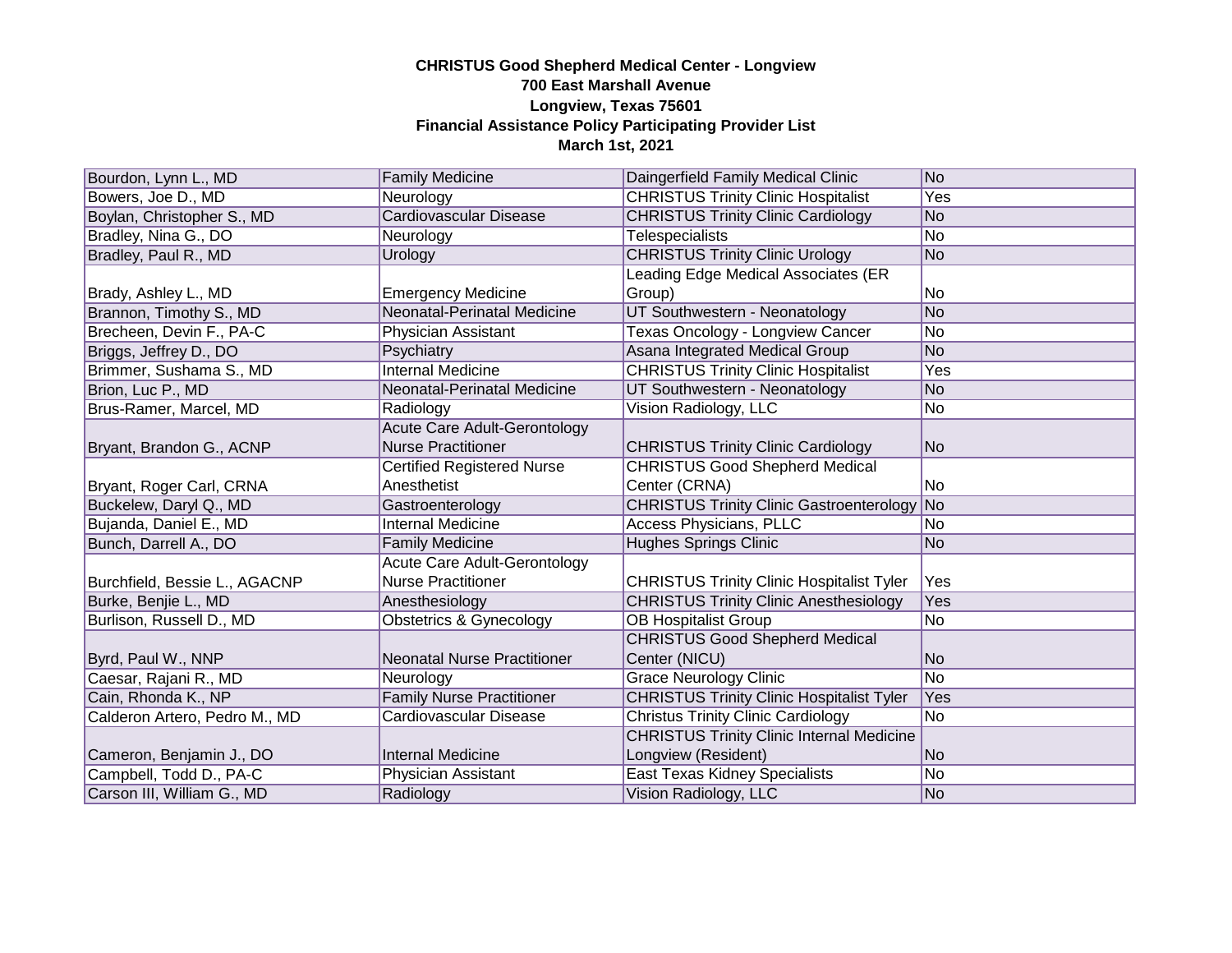|                                |                                    | <b>CHRISTUS Good Shepherd Medical</b>            |     |
|--------------------------------|------------------------------------|--------------------------------------------------|-----|
| Caruso, Donna J., NNP          | <b>Neonatal Nurse Practitioner</b> | Center (NICU)                                    | No  |
| Carver, Joseph G., DO          | <b>Family Medicine</b>             | <b>CHRISTUS Trinity Clinic Gladewater</b>        | No  |
| Casey, Tracy R., NP            | <b>Family Nurse Practitioner</b>   | <b>CHRISTUS Trinity Clinic Gladewater</b>        | No. |
| Chalak, Lina, MD               | Neonatal-Perinatal Medicine        | UT Southwestern - Neonatology                    | No  |
| Challa, Tejo R., MD            | <b>Internal Medicine</b>           | <b>CHRISTUS Trinity Clinic Hospitalist</b>       | Yes |
| Challapalli, Vishnu Prasad, MD | Psychiatry                         | Asana Integrated Medical Group                   | No  |
| Chambellan, Ken Y., PA-C       | <b>Physician Assistant</b>         | <b>CHRISTUS Trinity Clinic Hospitalist</b>       | Yes |
| Chan, Christina S., MD         | Neonatal-Perinatal Medicine        | UT Southwestern - Neonatology                    | No  |
|                                |                                    | Leading Edge Medical Associates (ER              |     |
| Chandler, Jennifer S., MD      | <b>Emergency Medicine</b>          | Group)                                           | No  |
| Chang, Wilson M., MD           | Radiology                          | Vision Radiology, LLC                            | No  |
|                                |                                    | Leading Edge Medical Associates (ER              |     |
| Chapman, James L., DO          | <b>Emergency Medicine</b>          | Group)                                           | No  |
|                                |                                    | <b>CHRISTUS Trinity Clinic Cardiothoracic</b>    |     |
| Chastain, Oscar J., MD         | Thoracic & Cardiac Surgery         | Surgery                                          | No. |
| Chen, Eric, MD                 | Neonatal-Perinatal Medicine        | Ancor Health Center, PA                          | No  |
| Cheshire, Amanda L., MD        | Neurology                          | Telespecialists                                  | No. |
| Chiluveri, Madhu, MD           | <b>Internal Medicine</b>           | <b>CHRISTUS Trinity Clinic Hospitalist</b>       | Yes |
| Chumble, Shubhangi A., MD      | Neurology                          | <b>Telespecialists</b>                           | No  |
| Chundru, Vittal K., MD         | <b>Internal Medicine</b>           | <b>CHRISTUS Trinity Clinic Hospitalist Tyler</b> | Yes |
| Cole, Mackenzie N., PA-C       | Physician Assistant                | Longview Orthopaedic Clinic Association          | No  |
| Colon-Garcia, Patricia, MD     | Neurology                          | <b>Telespecialists</b>                           | No  |
| Corti, Sandro J., MD           | Neurology                          | <b>Telespecialists</b>                           | No  |
|                                | <b>Certified Registered Nurse</b>  | <b>CHRISTUS Good Shepherd Medical</b>            |     |
| Coutino, Erasmo, CRNA          | Anesthetist                        | Center (CRNA)                                    | No  |
| Coy, Adam M., MD               | Radiology                          | Vision Radiology, LLC                            | No  |
|                                | <b>Certified Registered Nurse</b>  | <b>CHRISTUS Good Shepherd Medical</b>            |     |
| Crenshaw, Susan H., CRNA       | Anesthetist                        | Center (CRNA)                                    | No  |
| Dand, Hemant P., MD            | <b>Critical Care Medicine</b>      | <b>Access Physicians, PLLC</b>                   | No  |
|                                |                                    | <b>CHRISTUS Good Shepherd Medical</b>            |     |
| Daniel, Stephanie M., NNP      | <b>Neonatal Nurse Practitioner</b> | Center (NICU)                                    | No  |
| Darag, Wendi L., MD            | Internal Medicine                  | <b>CHRISTUS Trinity Clinic Hospitalist</b>       | Yes |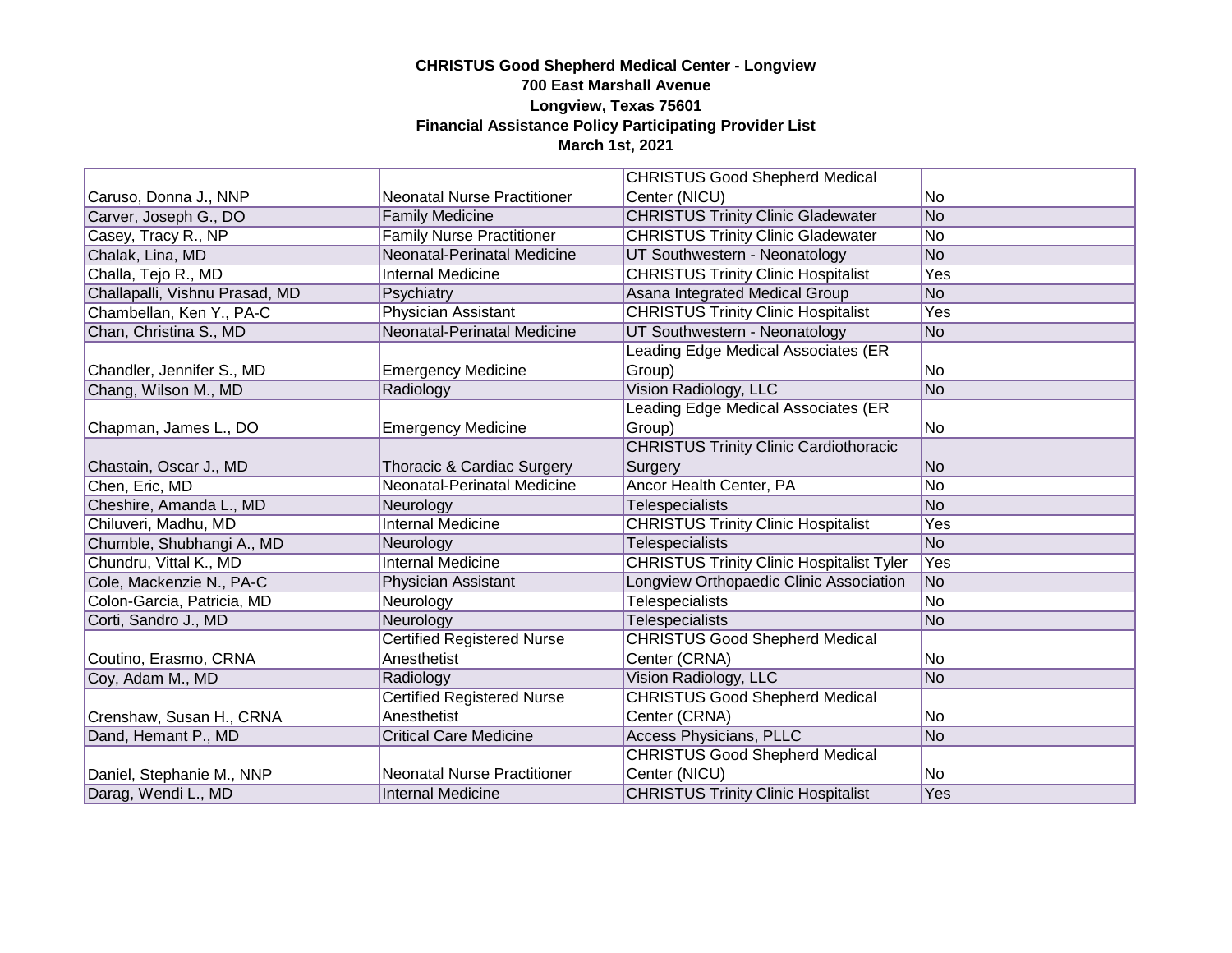|                              | <b>Certified Registered Nurse</b>   | <b>CHRISTUS Good Shepherd Medical</b>            |                |
|------------------------------|-------------------------------------|--------------------------------------------------|----------------|
| Darby, Drew M., CRNA         | Anesthetist                         | Center (CRNA)                                    | No.            |
| Dariya, Vedanta S., MD       | Neonatal-Perinatal Medicine         | UT Southwestern - Neonatology                    | No             |
|                              |                                     | <b>CHRISTUS Trinity Clinic Internal Medicine</b> |                |
| Davis, Kent M., MD           | <b>Internal Medicine</b>            | Longview (Resident)                              | No             |
| Davis, Lamont A., NP         | <b>Family Nurse Practitioner</b>    | <b>CHRISTUS Trinity Clinic Cardiology</b>        | No             |
|                              |                                     | <b>CHRISTUS Trinity Clinic Internal Medicine</b> |                |
| Dean, Candice D., DO         | <b>Internal Medicine</b>            | Longview                                         | No             |
|                              | <b>Acute Care Adult-Gerontology</b> |                                                  |                |
| Deem, Tonja, ACAGNP          | <b>Nurse Practitioner</b>           | <b>CHRISTUS Trinity Clinic Orthopedics</b>       | Yes            |
| DeNucci, Christopher C., MD  | Radiology                           | Vision Radiology, LLC                            | No             |
| Desai, Naman S., MD          | Radiology                           | Vision Radiology, LLC                            | N <sub>o</sub> |
| Desh, Alok D., MD            | <b>Internal Medicine</b>            | <b>Access Physicians, PLLC</b>                   | No             |
| Devulapalli, Sita M., MD     | <b>Internal Medicine</b>            | Sita M. Devulapalli, MD, PA                      | No             |
| Dhadwal, Neetu, MD           | Neurology                           | <b>Telespecialists</b>                           | No             |
| Diagne, Thiendella, MD       | Obstetrics & Gynecology             | <b>OB Hospitalist Group</b>                      | No             |
|                              |                                     | Leading Edge Medical Associates (ER              |                |
| Diamond, Christopher J., MD  | <b>Emergency Medicine</b>           | Group)                                           | No             |
|                              | <b>Acute Care Adult-Gerontology</b> |                                                  |                |
| Dias, Haley R., AGACNP       | <b>Nurse Practitioner</b>           | <b>CHRISTUS Trinity Clinic Hospitalist Tyler</b> | Yes            |
|                              |                                     | <b>CHRISTUS Trinity Clinic Internal Medicine</b> |                |
| Dib, Jean G., PharmD         | Pharmacist                          | Longview (Resident)                              | No             |
|                              |                                     | Leading Edge Medical Associates (ER              |                |
| DiPasquale, John T., MD      | <b>Emergency Medicine</b>           | Group)                                           | N <sub>o</sub> |
| Donkor, Faustina N., DO      | <b>Internal Medicine</b>            | <b>CHRISTUS Trinity Clinic Hospitalist</b>       | Yes            |
|                              |                                     | <b>CHRISTUS Trinity Clinic Obstetrics &amp;</b>  |                |
| Dozier, James H., MD         | Obstetrics & Gynecology             | <b>Gynecology Longview</b>                       | No             |
| Drever, Nathan S., MD        | Maternal-Fetal Medicine             | Diagnostic Clinic of Longview, PA                | No             |
| D'Souza, Swati F., MD        | <b>Internal Medicine</b>            | <b>CHRISTUS Trinity Clinic Hospitalist</b>       | Yes            |
| Duncan, Douglas E., MD       | <b>Orthopedic Surgery</b>           | <b>CHRISTUS Trinity Clinic Orthopedics</b>       | No             |
|                              |                                     | <b>CHRISTUS Good Shepherd Medical</b>            |                |
| Dunn, Dawn M., NNP           | <b>Neonatal Nurse Practitioner</b>  | Center (NICU)                                    | No             |
|                              |                                     | Leading Edge Medical Associates (ER              |                |
| Dunnahoo, Christopher L., MD | <b>Emergency Medicine</b>           | Group)                                           | No             |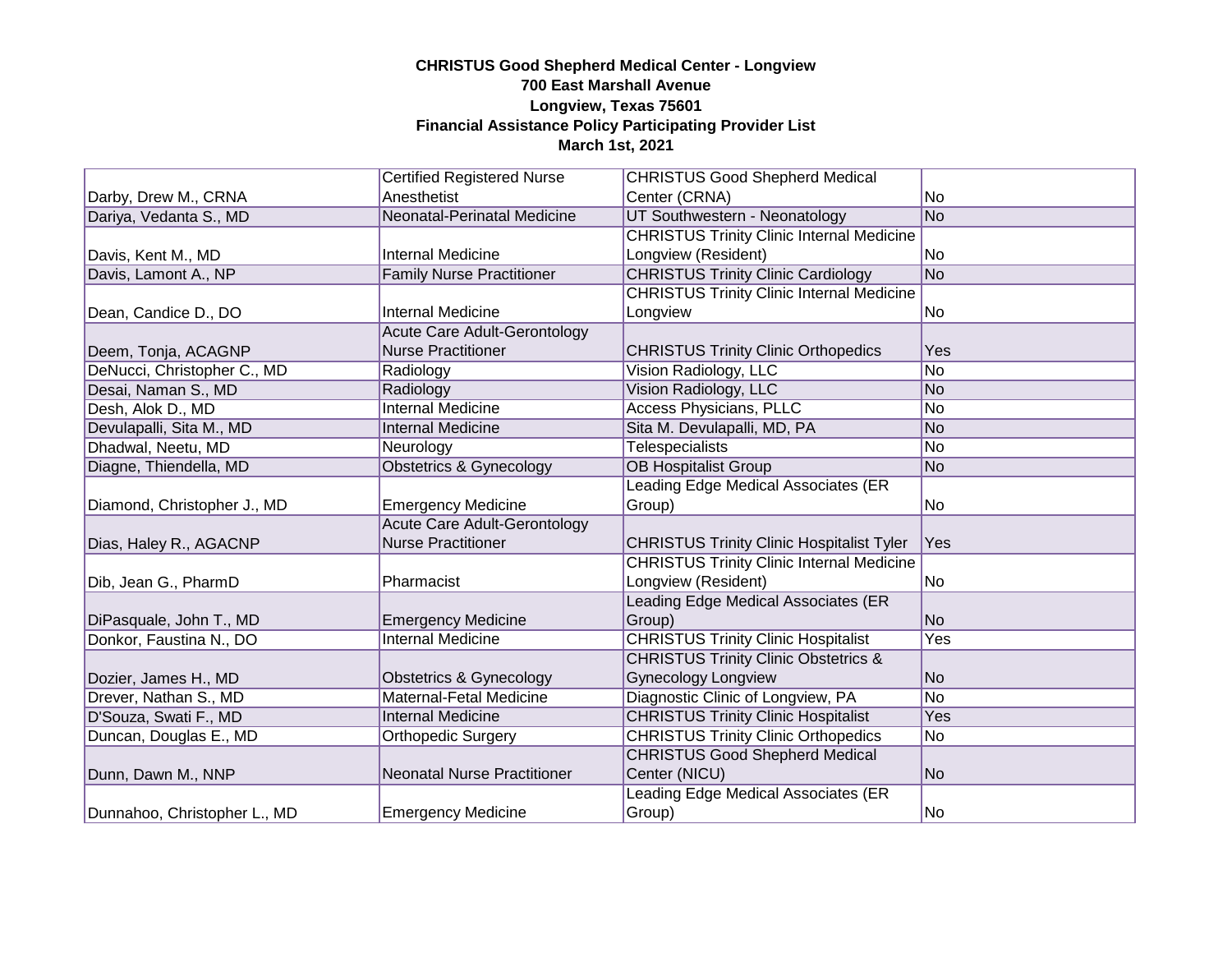|                                 | <b>Certified Registered Nurse</b>  | <b>CHRISTUS Good Shepherd Medical</b>            |                |
|---------------------------------|------------------------------------|--------------------------------------------------|----------------|
| Dupre, Neal A., CRNA            | Anesthetist                        | Center (CRNA)                                    | No.            |
|                                 |                                    | <b>CHRISTUS Trinity Clinic Internal Medicine</b> |                |
| Earnest, Carl R., MD            | <b>Internal Medicine</b>           | Longview                                         | No             |
| Edalur, Shylashree C., MD       | Pathology                          | <b>Community Pathology Associates</b>            | No             |
|                                 |                                    | Leading Edge Medical Associates (ER              |                |
| Efune, Bradley E., MD           | <b>Emergency Medicine</b>          | Group)                                           | No.            |
| Egbe, Tiffany E., MD            | <b>Internal Medicine</b>           | <b>CHRISTUS Trinity Clinic Hospitalist</b>       | Yes            |
| Eisenberg, Dennis C., MD        | <b>Obstetrics &amp; Gynecology</b> | <b>OB Hospitalist Group</b>                      | No             |
| Eke, Chukwudi I., MD            | <b>Internal Medicine</b>           | <b>CHRISTUS Trinity Clinic Hospitalist</b>       | Yes            |
|                                 |                                    | <b>CHRISTUS Trinity Clinic Internal Medicine</b> |                |
| Eko, Charity U., MD             | <b>Family Medicine</b>             | Marshall                                         | lNo            |
| Ekpenyong, Udeme I., MD         | Pediatrics                         | Ancor Health Center, PA                          | No             |
| Elhalwagi, Baher M., MD         | <b>Pulmonary Disease</b>           | East Texas Pulmonary Associates, PLLC            | No             |
|                                 |                                    | <b>CHRISTUS Trinity Clinic Internal Medicine</b> |                |
| Elueze, Ifeanyi E., MD          | <b>Internal Medicine</b>           | Longview (Resident)                              | No             |
| Emery, Natalie N., NP           | <b>Family Nurse Practitioner</b>   | <b>CHRISTUS Trinity Clinic Ear, Nose &amp;</b>   | No             |
| Ennis, Becky J., MD             | Neonatal-Perinatal Medicine        | UT Southwestern - Neonatology                    | No             |
| Everett, Alisha R., NP          | <b>Family Nurse Practitioner</b>   | <b>CHRISTUS Trinity Clinic Urgent Care</b>       | No             |
| Ewoh, Charles E., MD            | <b>Internal Medicine</b>           | <b>CHRISTUS Trinity Clinic Hospitalist</b>       | Yes            |
| Farooq, Malik U., MD            | Psychiatry                         | Asana Integrated Medical Group                   | No             |
| Farooqi, Saad S., MD            | <b>Critical Care Medicine</b>      | <b>Access Physicians, PLLC</b>                   | No             |
| Favela IV, Rafael N., MD        | <b>Internal Medicine</b>           | <b>Christus Trinity Clinic Longview</b>          | Yes            |
|                                 | <b>Certified Registered Nurse</b>  | <b>CHRISTUS Good Shepherd Medical</b>            |                |
| Felton, Tawonda J., CRNA        | Anesthetist                        | Center (CRNA)                                    | N <sub>o</sub> |
| Fernandes, Susan S., MD         | <b>Pediatrics</b>                  | <b>Genesis PrimeCare</b>                         | No             |
| Fertitta, Nina D., MD           | Obstetrics & Gynecology            | <b>OB Hospitalist Group</b>                      | No             |
|                                 |                                    | Leading Edge Medical Associates (ER              |                |
| Fields III, John H., PA-C       | Physician Assistant                | Group)                                           | No.            |
|                                 |                                    | Leading Edge Medical Associates (ER              |                |
| Figueroa, Isidro J., PA-C       | Physician Assistant                | Group)                                           | No             |
| Figueroa-Garcia, Alberto R., MD | Neurology                          | <b>Telespecialists</b>                           | No.            |
|                                 |                                    | <b>CHRISTUS Trinity Clinic Obstetrics &amp;</b>  |                |
| Finch, Michelle, MD             | Obstetrics & Gynecology            | <b>Gynecology Longview</b>                       | No             |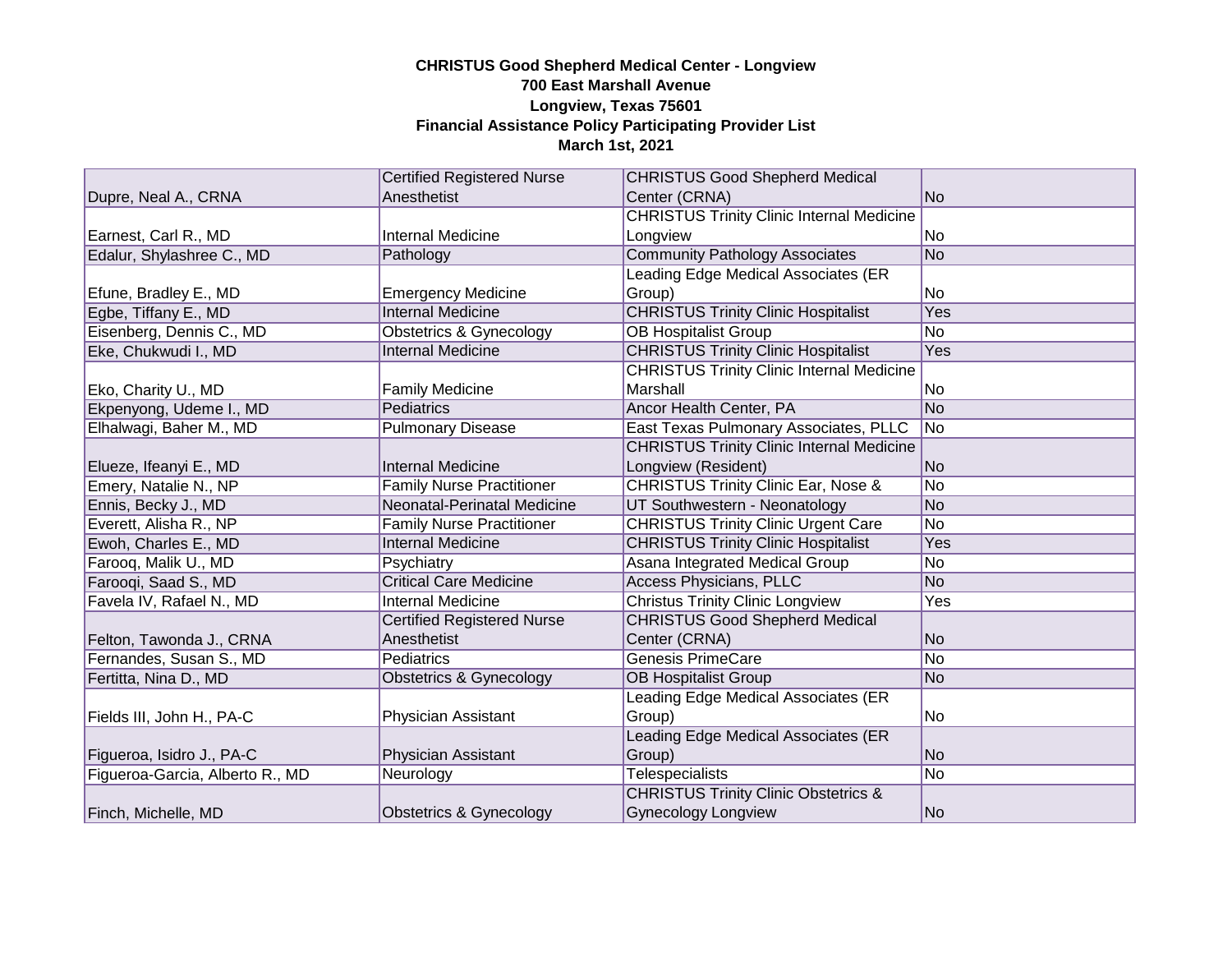|                                       | <b>Certified Registered Nurse</b>    | <b>CHRISTUS Good Shepherd Medical</b>              |                 |
|---------------------------------------|--------------------------------------|----------------------------------------------------|-----------------|
| Fincher, Clifton W., CRNA             | Anesthetist                          | Center (CRNA)                                      | No              |
|                                       | <b>Certified Registered Nurse</b>    | <b>CHRISTUS Good Shepherd Medical</b>              |                 |
| Fincher, Niki M., CRNA                | Anesthetist                          | Center (CRNA)                                      | No              |
| Fish, Melton H., DO                   | Pathology                            | <b>Community Pathology Associates</b>              | No              |
|                                       |                                      | Medical Imaging Consultants- Dept.                 |                 |
| Fite, Jordan K., MD                   | Radiology                            | <b>Medical Imaging</b>                             | <b>No</b>       |
| Fite, Laura P., MD                    | Dermatology                          | <b>Wallis Dermatology Associates PLLC</b>          | $\overline{No}$ |
|                                       |                                      | <b>CHRISTUS Trinity Clinic Internal Medicine</b>   |                 |
| Fitzgerald, Lizbeth, NP               | <b>Family Nurse Practitioner</b>     | Marshall                                           | N <sub>o</sub>  |
| Floyd, Jessica P., MD                 | Neurology                            | <b>Telespecialists</b>                             | No              |
| Fong, Nepenthe I., MD                 | Radiology                            | Vision Radiology, LLC                              | <b>No</b>       |
| Fontenot, Jonathan W., MD             | <b>Orthopedic Surgery</b>            | Longview Orthopaedic Clinic Association            | No              |
| Fontenot, William L., MD              | <b>Orthopedic Surgery</b>            | Diagnostic Clinic of Longview, PA                  | N <sub>o</sub>  |
| Foust, Kimber L., MD                  | <b>Critical Care Medicine</b>        | <b>Access Physicians, PLLC</b>                     | No              |
|                                       |                                      | Leading Edge Medical Associates (ER                |                 |
| Frank, Timothy P., MD                 | <b>Emergency Medicine</b>            | Group)                                             | <b>No</b>       |
| Frase, Larry Lynn, MD                 | <b>Medical Oncology</b>              | Texas Oncology - Longview Cancer                   | $\overline{No}$ |
| Frederick, Robert W., MD              | Urology                              | <b>CHRISTUS Trinity Clinic Urology</b>             | <b>No</b>       |
| Friedman, Mark N., DO                 | Neurology                            | Telespecialists                                    | No              |
| Froeschke, Harry P., MD               | Obstetrics & Gynecology              | <b>OB Hospitalist Group</b>                        | <b>No</b>       |
| Garcia Ruiz de Somocurcio, Javier, MD | Obstetrics & Gynecology              | <b>OB Hospitalist Group</b>                        | N <sub>o</sub>  |
| Garner, Jessica S., DO                | Gastroenterology                     | <b>CHRISTUS Trinity Clinic Gastroenterology No</b> |                 |
|                                       |                                      | <b>CHRISTUS Trinity Clinic Internal Medicine</b>   |                 |
| Gatdula, Loui C., MD                  | <b>Internal Medicine</b>             | Longview (Resident)                                | No.             |
| Gatson, April, MD                     | <b>Family Medicine</b>               | April Gatson, MD                                   | N <sub>o</sub>  |
| Ghosh, Pritam, MD                     | <b>Critical Care Medicine</b>        | Access Physicians, PLLC                            | No              |
| Giannini, Marchelle J., MD            | Radiology                            | Vision Radiology, LLC                              | No              |
|                                       |                                      | Leading Edge Medical Associates (ER                |                 |
| Gibson, Drew D., MD                   | <b>Emergency Medicine</b>            | Group)                                             | No              |
| Gill, Shamaila A., MD                 | Neonatal-Perinatal Medicine          | UT Southwestern - Neonatology                      | No              |
| Gillcoat, Charlsie Ferguson, ACNP     | <b>Acute Care Nurse Practitioner</b> | Texas Oncology - Longview Cancer                   | No              |
| Gilliam, Jaclyn P., CNM               | Nurse Midwife                        | Wellness Pointe - Main                             | No              |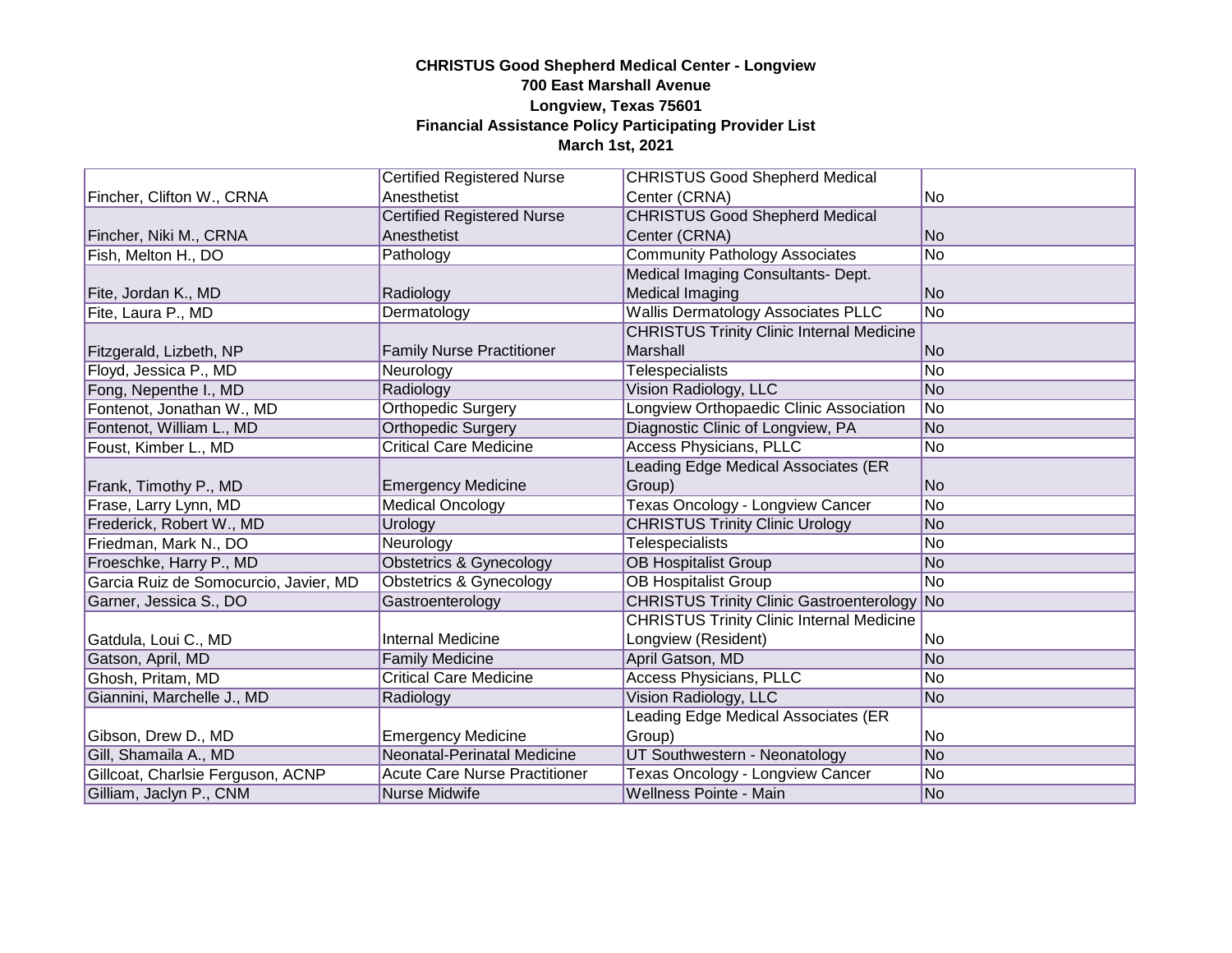|                            | <b>Certified Registered Nurse</b> | <b>CHRISTUS Good Shepherd Medical</b>        |                |
|----------------------------|-----------------------------------|----------------------------------------------|----------------|
| Godwin, Abby N., CRNA      | Anesthetist                       | Center (CRNA)                                | No             |
|                            | <b>Certified Registered Nurse</b> | <b>CHRISTUS Good Shepherd Medical</b>        |                |
| Goecke, Donna L., CRNA     | Anesthetist                       | Center (CRNA)                                | No             |
| Goff, Daniel J., MD        | Radiology                         | Vision Radiology, LLC                        | No             |
|                            |                                   | Leading Edge Medical Associates (ER          |                |
| Golden, Robert L., DO      | <b>Emergency Medicine</b>         | Group)                                       | No             |
|                            |                                   | Special Health Resources for Texas, Inc.     |                |
|                            |                                   | DBA: Women and Child Health Center of        |                |
| Gomez-Diaz, Suzanne M., MD | Pediatrics                        | Longview (Pedi)                              | No             |
| Gorovoy, David S., MD      | Radiology                         | Vision Radiology, LLC                        | No             |
|                            |                                   | Leading Edge Medical Associates (ER          |                |
| Graves, Jamie D., NP       | <b>Family Nurse Practitioner</b>  | Group)                                       | No             |
| Green, Gordon F., MD       | <b>Internal Medicine</b>          | Linden Life Center                           | No             |
| Grisham, Charles K., MD    | Obstetrics & Gynecology           | <b>OB Hospitalist Group</b>                  | No             |
| Grooters, Charles E., MD   | <b>Orthopedic Surgery</b>         | Longview Orthopaedic Clinic Association      | No             |
| Guillory, Michael B., MD   | Ophthalmology                     | Guillory, Michael - MD                       | No             |
| Guillory, Ryan M., MD      | Otolaryngology                    | East Texas Ear, Nose, & Throat               | <b>No</b>      |
| Guntipalli, Praveen K., MD | <b>Internal Medicine</b>          | <b>CHRISTUS Trinity Clinic Hospitalist</b>   | Yes            |
| Gupta, Raina S., MD        | Neurology                         | <b>Telespecialists</b>                       | No             |
| Haber, Matthew A., MD      | Radiology                         | Vision Radiology, LLC                        | No             |
| Haden, William C., MD      | <b>Critical Care Medicine</b>     | <b>Access Physicians, PLLC</b>               | No             |
| Hakkapakki, Santosh N., MD | <b>Internal Medicine</b>          | <b>CHRISTUS Trinity Clinic Hospitalist</b>   | Yes            |
| Hale, Sara E., NP          | <b>Family Nurse Practitioner</b>  | Longview Orthopaedic Clinic Association      | No             |
| Hall, Marvin Kenneth, MD   | Ophthalmology                     | Hall Eye Clinic                              | No             |
|                            |                                   | <b>CHRISTUS Trinity Clinic - DeHaven Eye</b> |                |
| Hall, Sawyer B., DO        | Ophthalmology                     | Center Longview                              | No             |
| Han, John, MD              | <b>Internal Medicine</b>          | <b>CHRISTUS Trinity Clinic Hospitalist</b>   | Yes            |
| Hanna-Moussa, Shafik, MD   | Cardiovascular Disease            | <b>CHRISTUS Trinity Clinic Cardiology</b>    | N <sub>o</sub> |
| Haque, Saima, MD           | <b>Internal Medicine</b>          | <b>CHRISTUS Trinity Clinic Hospitalist</b>   | Yes            |
|                            |                                   | Medical Imaging Consultants- Dept.           |                |
| Hardee, KiAnne A., MD      | Radiology                         | Medical Imaging                              | No             |
| Harnage, Dominique S., FNP | <b>Family Nurse Practitioner</b>  | <b>CHRISTUS Trinity Clinic Hospitalist</b>   | Yes            |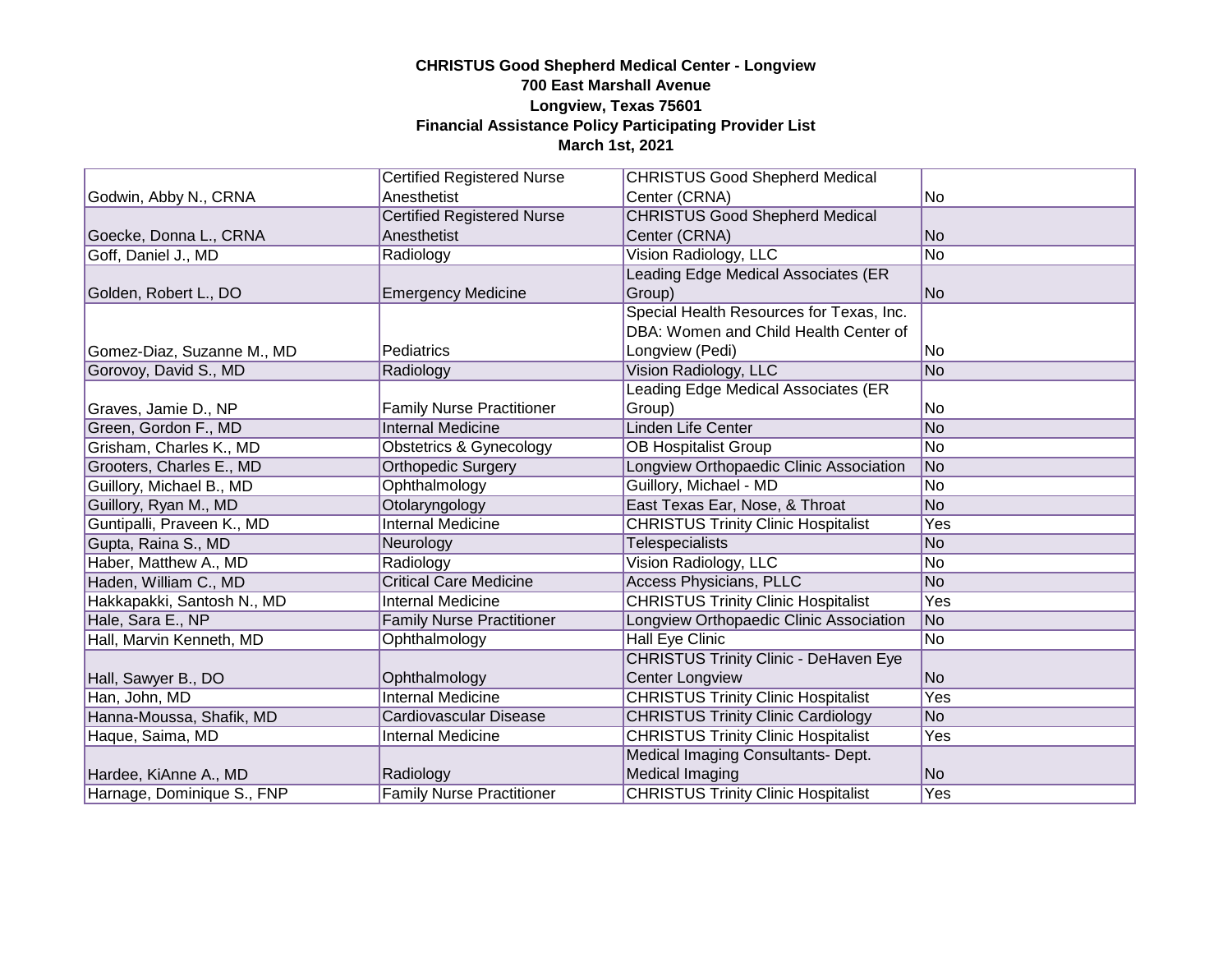|                             |                                     | Leading Edge Medical Associates (ER                |                |
|-----------------------------|-------------------------------------|----------------------------------------------------|----------------|
| Harrington, Luther G., MD   | <b>Emergency Medicine</b>           | Group)                                             | N <sub>o</sub> |
|                             | <b>Certified Registered Nurse</b>   | <b>CHRISTUS Good Shepherd Medical</b>              |                |
| Harris, Stacy, CRNA         | Anesthetist                         | Center (CRNA)                                      | No             |
| Harvey, Jay W., DO          | <b>Family Medicine</b>              | <b>Genesis PrimeCare Marshall</b>                  | No             |
| Haygood, T L., DO           | Obstetrics & Gynecology             | <b>OB Hospitalist Group</b>                        | No             |
|                             |                                     | Leading Edge Medical Associates (ER                |                |
| Healey, Tiffany M., MD      | <b>Emergency Medicine</b>           | Group)                                             | <b>No</b>      |
| Hekier, Ron J., MD          | <b>General Surgery</b>              | <b>CHRISTUS Trinity Clinic Surgery</b>             | No             |
| Heller, Adam L., MD         | Neurology                           | <b>Telespecialists</b>                             | No             |
| Herring, Sally G., NP       | <b>Family Nurse Practitioner</b>    | <b>CHRISTUS Trinity Clinic Gastroenterology No</b> |                |
| Hilton, Martin E., MD       | <b>Orthopedic Surgery</b>           | Longview Orthopaedic Clinic Association            | No             |
| Hines, Aisha, DO            | Psychiatry                          | <b>Health Link Now</b>                             | No             |
| Hinton, Mark Allan, MD      | Psychiatry                          | Asana Integrated Medical Group                     | No             |
|                             |                                     | <b>CHRISTUS Good Shepherd Medical</b>              |                |
| Hite, Cornelia B., NNP      | <b>Neonatal Nurse Practitioner</b>  | Center (NICU)                                      | No             |
| Hodges, Joseph Charles, MD  | <b>Radiation Oncology</b>           | Texas Oncology - Longview Cancer                   | No             |
| Hoff, James G., MD          | Cardiovascular Disease              | <b>CHRISTUS Trinity Clinic Cardiology</b>          | No             |
|                             |                                     | <b>CHRISTUS Good Shepherd Medical</b>              |                |
| Hoffmann, Holly B., NNP     | <b>Neonatal Nurse Practitioner</b>  | Center (NICU)                                      | N <sub>o</sub> |
| Hoffmann, Matthew T., MD    | Dermatology                         | <b>U.S. Dermatology Partners</b>                   | No             |
| Holcomb, Marvin B., MD      | <b>General Surgery</b>              | <b>CHRISTUS Trinity Clinic Surgery</b>             | No             |
|                             | <b>Certified Registered Nurse</b>   | <b>CHRISTUS Good Shepherd Medical</b>              |                |
| Holladay, Lee Allen, CRNA   | Anesthetist                         | Center (CRNA)                                      | No             |
|                             | <b>Certified Registered Nurse</b>   | <b>CHRISTUS Good Shepherd Medical</b>              |                |
| Holladay, Richard Lee, CRNA | Anesthetist                         | Center (CRNA)                                      | No             |
| Holland, Taylor A., PA-C    | Physician Assistant                 | Longview Orthopaedic Clinic Association            | No             |
|                             | <b>Acute Care Adult-Gerontology</b> | <b>CHRISTUS Trinity Clinic Cardiothoracic</b>      |                |
| Hollins, Tera J., AGACNP-BC | <b>Nurse Practitioner</b>           | Surgery                                            | No             |
| Holman, Jennifer D., MD     | Dermatology                         | <b>U.S. Dermatology Partners</b>                   | N <sub>o</sub> |
|                             | <b>Certified Registered Nurse</b>   | <b>CHRISTUS Good Shepherd Medical</b>              |                |
| Horn, Jason T., CRNA        | Anesthetist                         | Center (CRNA)                                      | No             |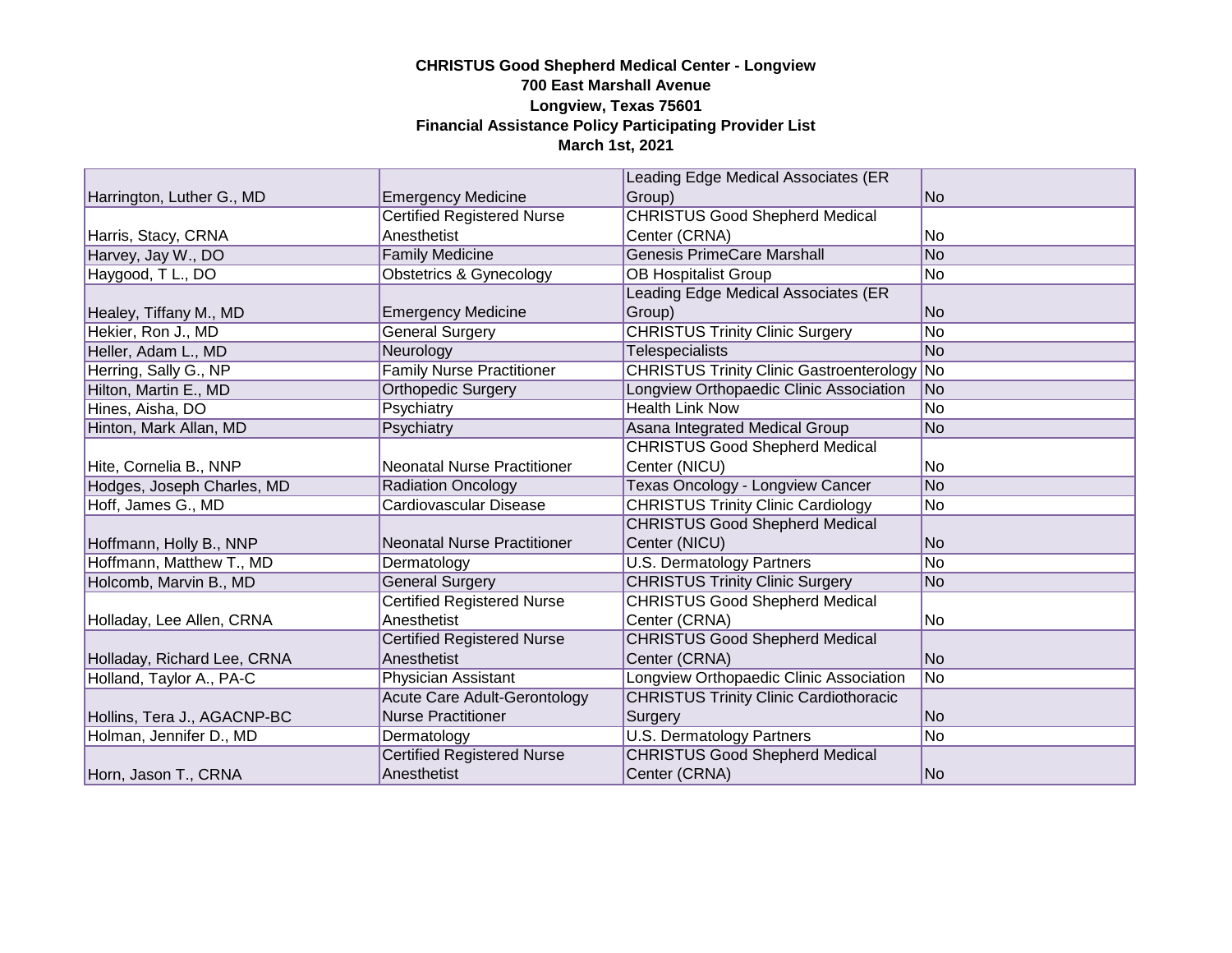|                                  |                                     | Special Health Resources for Texas, Inc.                                                  |     |
|----------------------------------|-------------------------------------|-------------------------------------------------------------------------------------------|-----|
|                                  |                                     | DBA: Women and Child Health Center of                                                     |     |
| Hough, Rebecca L., MD            | Pediatrics                          | Longview (Pedi)                                                                           | No  |
|                                  |                                     | Special Health Resources for Texas, Inc.                                                  |     |
|                                  |                                     | DBA: Women and Child Health Center of                                                     |     |
| Hough, Robert D., MD             | Pediatrics                          | Longview (Pedi)                                                                           | No  |
|                                  |                                     | Medical Imaging Consultants- Dept.                                                        |     |
| Howard, Walter K., MD            | Radiology                           | Medical Imaging                                                                           | No. |
| Hsu, Raymond M., MD              | Radiology                           | Vision Radiology, LLC                                                                     | No  |
| Hu, June Y., MD                  | Neonatal-Perinatal Medicine         | UT Southwestern - Neonatology                                                             | No  |
| Huddleston, Whitney L., MD       | <b>General Surgery</b>              | <b>CHRISTUS Trinity Clinic Surgery</b>                                                    | No  |
| Huffman, Larry W., MD            | <b>Family Medicine</b>              | The Family Healthcare Center                                                              | No  |
| Hunley, Thomas Aicklen, MD       | Anesthesiology                      | <b>CHRISTUS Trinity Clinic Anesthesiology</b>                                             | Yes |
| Hunter, Philip S., MD            | <b>Family Medicine</b>              | <b>Wellness Pointe - Gilmer</b>                                                           | No  |
| Hura, Stefan A., MD              | Radiology                           | Vision Radiology, LLC                                                                     | No  |
| Ihionkhan, Christopher E., MD    | Neonatal-Perinatal Medicine         | Ancor Health Center, PA                                                                   | No  |
| Ihionkhan, Omowumi A., DDS       | Dentistry                           | Alpha 1st Dental Clinic                                                                   | No  |
|                                  |                                     | Leading Edge Medical Associates (ER                                                       |     |
| Ikerd, Robert P., MD             | <b>Emergency Medicine</b>           | Group)                                                                                    | No. |
| Ilo, Sheriffdeen, DO             | <b>Internal Medicine</b>            | <b>CHRISTUS Trinity Clinic Hospitalist</b>                                                | Yes |
| Innes, Kristen N., MD, MPH       | Obstetrics & Gynecology             | <b>OB Hospitalist Group</b>                                                               | No  |
| Irukulla, Pavan K., MD           | <b>Critical Care Medicine</b>       | <b>Access Physicians, PLLC</b>                                                            | No  |
| Ishiekwene, Celestine C., MD     | <b>Infectious Disease</b>           | <b>CHRISTUS Trinity Clinic Hospitalist</b>                                                | Yes |
|                                  | <b>Acute Care Adult-Gerontology</b> | <b>CHRISTUS Trinity Clinic Hospitalist</b>                                                |     |
| Jackson, Mary E., AGACNP         | <b>Nurse Practitioner</b>           | Longview                                                                                  | Yes |
| Jacobs, Gary R., MD              | <b>Plastic Surgery</b>              | East TX Plastic Surgery                                                                   | No  |
| Jacobs, Melissa A., MD           | Radiology                           | Vision Radiology, LLC                                                                     | No  |
| Jagarapu, Jawahar, MD            | <b>Neonatal-Perinatal Medicine</b>  | UT Southwestern - Neonatology                                                             | No  |
| Jain, Sidharth, MD               | <b>Internal Medicine</b>            | <b>CHRISTUS Trinity Clinic Hospitalist</b>                                                | Yes |
|                                  |                                     |                                                                                           |     |
| Jaleel, Mambarambath A., MD      | Neonatal-Perinatal Medicine         | UT Southwestern - Neonatology                                                             | No  |
| Jampana, Sarat C., MD            | <b>Internal Medicine</b>            | <b>CHRISTUS Trinity Clinic Hospitalist</b>                                                | Yes |
| Jampana, Sreemannarayana N., MD  | <b>Internal Medicine</b>            | Sreeman Jampana MD PLLC                                                                   | No  |
| Jatavallabhula, Narasimha S., MD | <b>Neurological Surgery</b>         | <b>CHRISTUS Trinity Clinic Neurosurgery</b><br><b>CHRISTUS Trinity Clinic Hospitalist</b> | No  |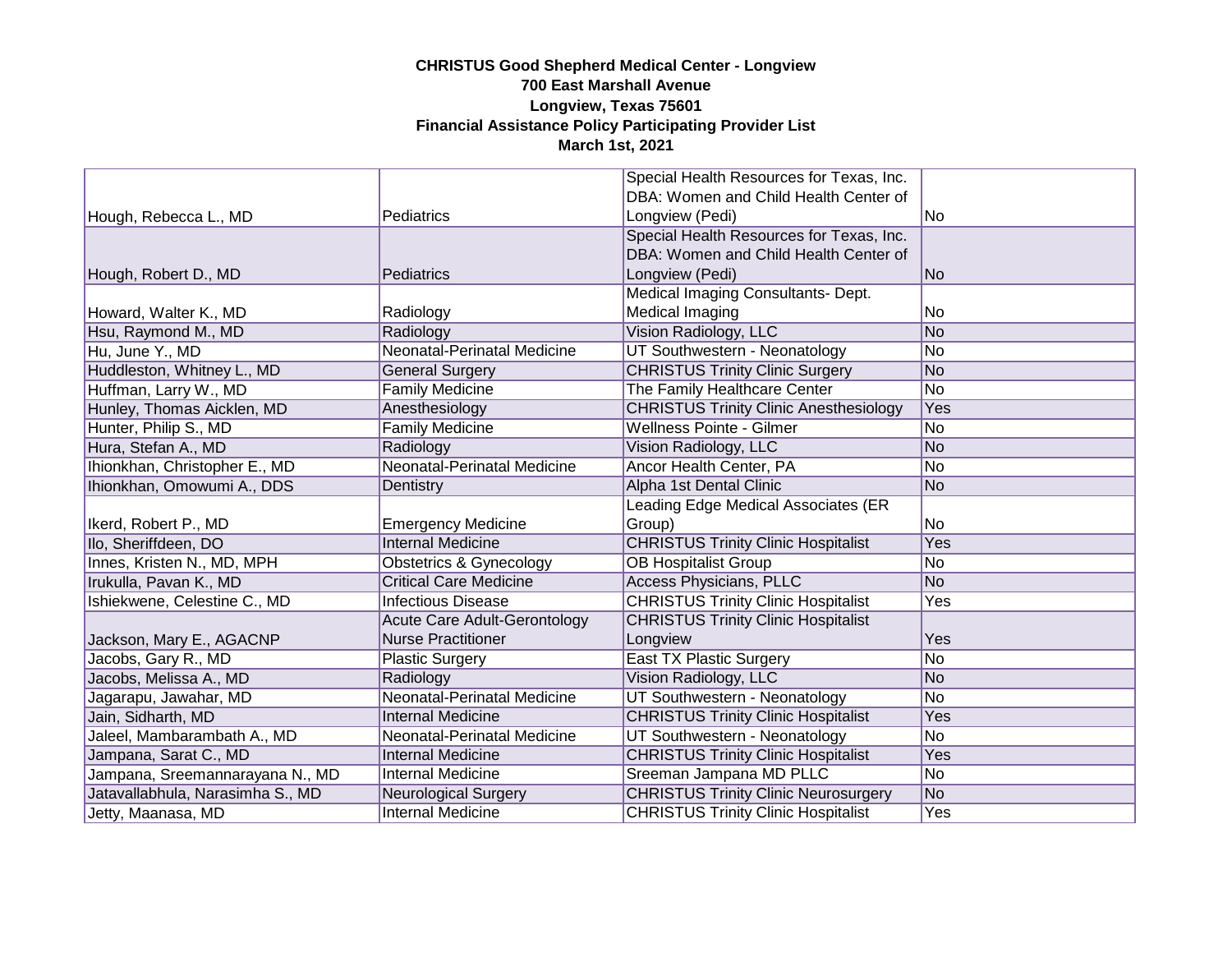| Jimenez-Sanders, Rebecca, MD  | Neurology                         | Telespecialists                                  | No  |
|-------------------------------|-----------------------------------|--------------------------------------------------|-----|
| Joe, Roger G., MD             | Psychiatry                        | Asana Integrated Medical Group                   | No  |
| John, Lijo, MD                | <b>Medical Oncology</b>           | Texas Oncology - Longview Cancer                 | No  |
| Johnson, Dana D., NP, RNFA    | <b>Family Nurse Practitioner</b>  | <b>CHRISTUS Trinity Clinic Urology</b>           | No  |
| Johnson, Gregory L., MD       | Radiology                         | Vision Radiology, LLC                            | No  |
|                               |                                   | <b>CHRISTUS Trinity Clinic Internal Medicine</b> |     |
| Johnson, Rashida M., PA-C     | Physician Assistant               | Longview                                         | No  |
|                               | <b>Certified Registered Nurse</b> | <b>CHRISTUS Good Shepherd Medical</b>            |     |
| Johnson, Richard G., CRNA     | Anesthetist                       | Center (CRNA)                                    | No  |
| Johnston, Tori, NP            | <b>Family Nurse Practitioner</b>  | <b>CHRISTUS Trinity Clinic Hospitalist</b>       | Yes |
| Joos, Richard A., MD          | Pediatrics                        | Wellness Pointe - Main                           | No  |
| Jun, Emily, MD                | Radiology                         | Vision Radiology, LLC                            | No  |
| Kakkilaya, Venkatakrishna, MD | Neonatal-Perinatal Medicine       | UT Southwestern - Neonatology                    | No  |
| Kaleel, Mohammed R., MD       | Radiology                         | Vision Radiology, LLC                            | No  |
|                               |                                   | Leading Edge Medical Associates (ER              |     |
| Kallabat, Manda M., PA-C      | Physician Assistant               | Group)                                           | No  |
| Kalthia, Rupesh H., MD        | Radiology                         | Vision Radiology, LLC                            | No  |
| Kang, Sunjun, MD              | Neonatal-Perinatal Medicine       | UT Southwestern - Neonatology                    | No  |
| Kao, Jane M., MD              | <b>Pediatric Cardiology</b>       | <b>Heart Center for Children</b>                 | No  |
| Kapadia, Vishal S., MD        | Neonatal-Perinatal Medicine       | UT Southwestern - Neonatology                    | No  |
| Kariampuzha, George W., MD    | Neurology                         | <b>CHRISTUS Trinity Clinic Neurology</b>         | No  |
| Kasindi, Dominique A., MD     | <b>Internal Medicine</b>          | <b>Access Physicians, PLLC</b>                   | No  |
| Kayanja, Harriet K., MD       | <b>Critical Care Medicine</b>     | <b>CHRISTUS Trinity Clinic Hospitalist</b>       | Yes |
|                               |                                   | Medical Imaging Consultants- Dept.               |     |
| Keaton, Jerry A., MD          | Radiology                         | <b>Medical Imaging</b>                           | No  |
| Kelley IV, Russell P., MD     | Radiology                         | Vision Radiology, LLC                            | No  |
|                               |                                   | <b>CHRISTUS Trinity Clinic Obstetrics &amp;</b>  |     |
| Kennedy, Sylyna Gayle, CNM    | <b>Nurse Midwife</b>              | <b>Gynecology Longview</b>                       | No. |
| Keshvani, Neil P., MD         | <b>Internal Medicine</b>          | <b>Access Physicians, PLLC</b>                   | No  |
| Khan, Fahad, MD               | <b>Internal Medicine</b>          | <b>CHRISTUS Trinity Clinic Hospitalist</b>       | Yes |
| Khan, Malasha, MD             | <b>Internal Medicine</b>          | <b>CHRISTUS Trinity Clinic Hospitalist</b>       | Yes |
| Khanolkar, Rohit, MD          | <b>Internal Medicine</b>          | <b>CHRISTUS Trinity Clinic Hospitalist Tyler</b> | Yes |
| Kilpatrick, Charles H., MD    | Hyperbaric Medicine/Wound Care    | The Wound Healing Center                         | No  |
| Kim, Brian J., MD             | Radiology                         | Vision Radiology, LLC                            | No  |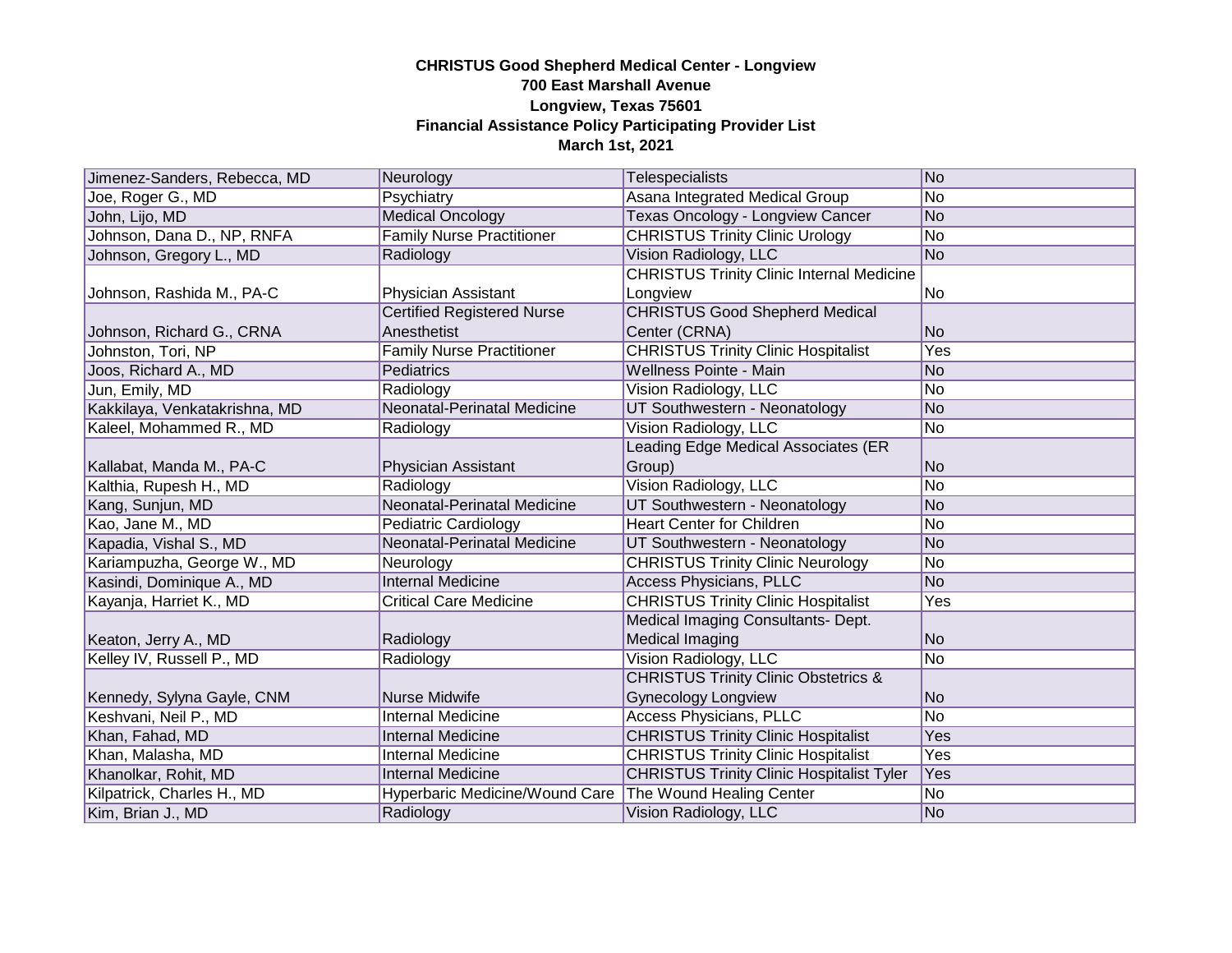| King, Craig K., MD          | Ophthalmology                     | King, Craig - MD                                   | No.            |
|-----------------------------|-----------------------------------|----------------------------------------------------|----------------|
|                             |                                   | <b>CHRISTUS Trinity Clinic Obstetrics &amp;</b>    |                |
| Kittrell, Alexandra D., CNM | <b>Nurse Midwife</b>              | <b>Gynecology Longview</b>                         | N <sub>o</sub> |
|                             | <b>Certified Registered Nurse</b> | <b>CHRISTUS Good Shepherd Medical</b>              |                |
| Klima, Richard C., CRNA     | Anesthetist                       | Center (CRNA)                                      | No             |
| Kodali, Sayojirao V., MD    | Anesthesiology                    | <b>CHRISTUS Trinity Clinic Anesthesiology</b>      | Yes            |
| Kort, Henry W., MD          | <b>Pediatric Cardiology</b>       | <b>Heart Center for Children</b>                   | No             |
|                             |                                   | <b>CHRISTUS Trinity Clinic Internal Medicine</b>   |                |
| Kota, Sai Soumya, MD        | <b>Internal Medicine</b>          | Longview                                           | No.            |
| Kota, Sanjeev, MD           | <b>Pediatrics</b>                 | <b>CHRISTUS Trinity Clinic Pediatrics</b>          | No.            |
| Koya, Rama Koteswararao, MD | <b>Medical Oncology</b>           | <b>Texas Oncology - Longview Cancer</b>            | No             |
|                             |                                   | Leading Edge Medical Associates (ER                |                |
| Kral, Jonathan J., MD       | <b>Emergency Medicine</b>         | Group)                                             | INo.           |
| Kroeger, Gregory P., MD     | Obstetrics & Gynecology           | <b>OB Hospitalist Group</b>                        | No             |
|                             |                                   | <b>CHRISTUS Trinity Clinic Internal Medicine</b>   |                |
| Kuye, Rolake, PharmD        | Pharmacist                        | Longview (Resident)                                | No             |
| Laguna, Benjamin A., MD     | Radiology                         | Vision Radiology, LLC                              | No             |
| Lakkadi, Rajashekar R., MD  | <b>Pain Medicine</b>              | <b>CHRISTUS Trinity Clinic Pain Medicine</b>       | Yes            |
| Lamar, Cory D., MD          | Neurology                         | <b>Telespecialists</b>                             | No.            |
|                             |                                   | Leading Edge Medical Associates (ER                |                |
| Lanas, Francisco X., PA-C   | Physician Assistant               | Group)                                             | No             |
| Langford, Brian R., MD      | Otolaryngology                    | <b>ENT Associates of East Texas</b>                | No             |
|                             |                                   | <b>CHRISTUS Trinity Clinic Longview Bill</b>       |                |
| Larsen, David D., DO        | <b>Family Medicine</b>            | Owens Parkway                                      | No             |
| Lemaire, Molly L., NP       | <b>Family Nurse Practitioner</b>  | <b>CHRISTUS Trinity Clinic Surgery</b>             | No.            |
| Leon, Rachel L., MD         | Neonatal-Perinatal Medicine       | UT Southwestern - Neonatology                      | No             |
| Leone, Christopher A., MD   | <b>Internal Medicine</b>          | Access Physicians, PLLC                            | No.            |
|                             | <b>Certified Registered Nurse</b> | <b>CHRISTUS Good Shepherd Medical</b>              |                |
| Leviton, Lauren M., CRNA    | Anesthetist                       | Center (CRNA)                                      | No             |
| Lewis, Perry C., MD         | Gastroenterology                  | <b>CHRISTUS Trinity Clinic Gastroenterology No</b> |                |
| Li, Junyi, MD               | Anesthesiology                    | <b>CHRISTUS Trinity Clinic Anesthesiology</b>      | Yes            |
| Lin, Robin F., MD           | Psychiatry                        | <b>Health Link Now</b>                             | No.            |
|                             | <b>Certified Registered Nurse</b> | <b>CHRISTUS Good Shepherd Medical</b>              |                |
| Lister, Zackary Gene, CRNA  | Anesthetist                       | Center (CRNA)                                      | No             |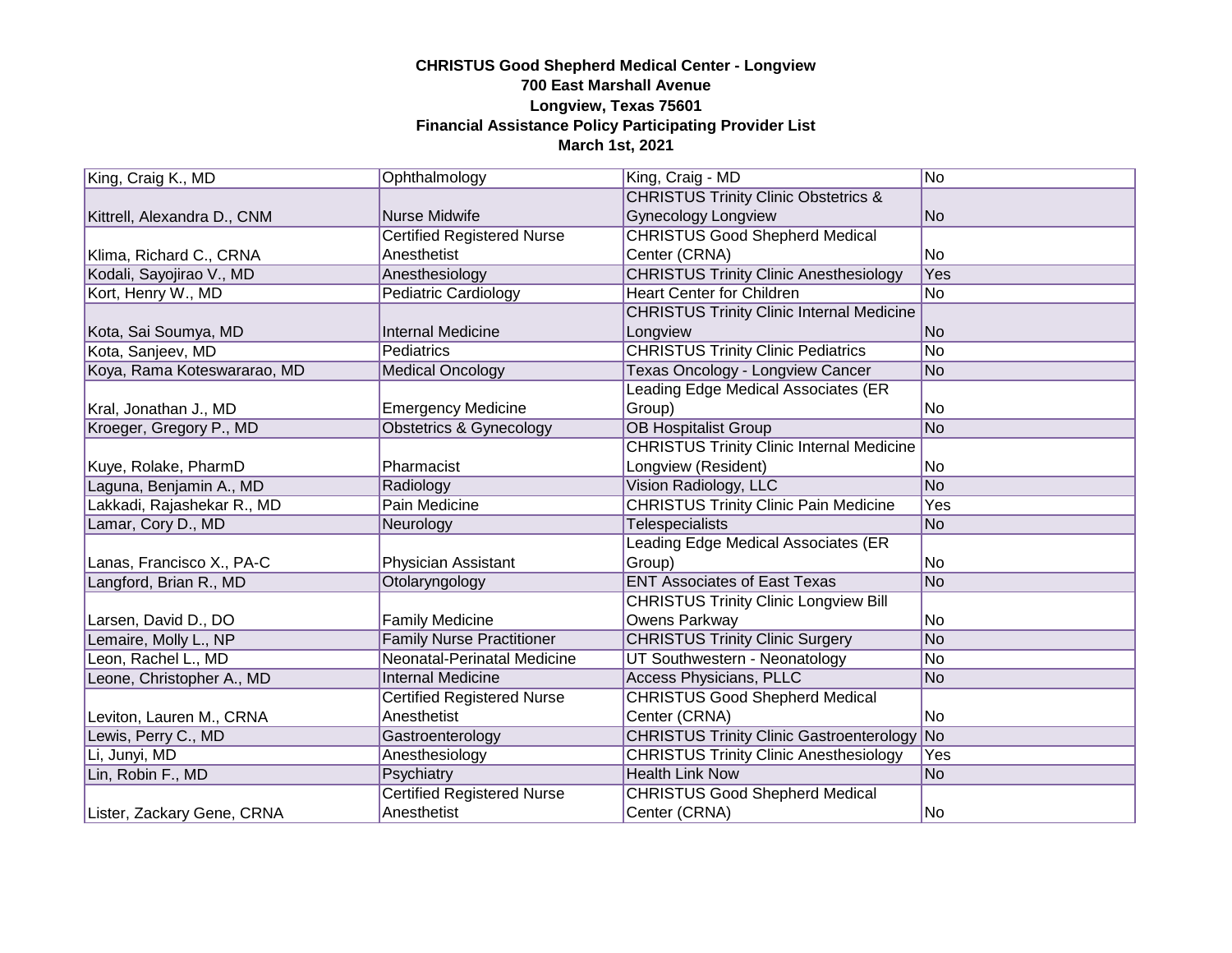|                             |                                     | <b>CHRISTUS Trinity Clinic Orthopedic</b>        |                |
|-----------------------------|-------------------------------------|--------------------------------------------------|----------------|
| Littlejohn, Stephen G., MD  | <b>Orthopedic Surgery</b>           | Surgery - Longview                               | N <sub>o</sub> |
| Lobert, Philip F., MD       | Radiology                           | <b>Vision Radiology, LLC</b>                     | No             |
|                             |                                     | Leading Edge Medical Associates (ER              |                |
| Lockwood, Nicholas G., DO   | <b>Emergency Medicine</b>           | Group)                                           | No             |
| Logan, James S., MD         | <b>Family Medicine</b>              | Marshall Family Practice Associates,             | No             |
| Loud, Rita J., NP           | <b>Family Nurse Practitioner</b>    | <b>CHRISTUS Trinity Clinic Family Medicine</b>   | Yes            |
| Low, Sarah B., MD           | <b>Family Medicine</b>              | <b>CHRISTUS Trinity Clinic Family Medicine</b>   | No.            |
| Lucas, Peter B., MD         | Psychiatry                          | <b>Health Link Now</b>                           | No             |
| Lue, Stanley G., MD         | Neurology                           | <b>Telespecialists</b>                           | No             |
| Mahurin, Kristen L., NP     | <b>Family Nurse Practitioner</b>    | <b>CHRISTUS Trinity Clinic Family Medicine</b>   | N <sub>o</sub> |
| Makkouk, Mohammad, MD       | <b>Internal Medicine</b>            | <b>CHRISTUS Trinity Clinic Hospitalist</b>       | Yes            |
|                             |                                     | Leading Edge Medical Associates (ER              |                |
| Malik, Tariq S., PA-C       | <b>Physician Assistant</b>          | Group)                                           | No.            |
| Mallott, William E., MD     | <b>Internal Medicine</b>            | <b>Access Physicians, PLLC</b>                   | No             |
|                             | <b>Acute Care Adult-Gerontology</b> |                                                  |                |
| Malone, Brandi M., AGACNPC  | <b>Nurse Practitioner</b>           | <b>CHRISTUS Trinity Clinic Hospitalist Tyler</b> | Yes            |
| Malone, Mark S., MD         | <b>Family Medicine</b>              | <b>CHRISTUS Trinity Clinic Hospitalist</b>       | Yes            |
| Mamidi, Soumya, MD          | <b>Internal Medicine</b>            | <b>CHRISTUS Trinity Clinic Hospitalist</b>       | Yes            |
|                             |                                     | Special Health Resources for Texas, Inc.         |                |
|                             |                                     | DBA: Women and Child Health Center of            |                |
| Markowitz, Wendy S., MD     | Pediatrics                          | Longview (Pedi)                                  | No             |
| Markus, Richard W., MD      | <b>Pediatric Cardiology</b>         | <b>Heart Center for Children</b>                 | No             |
|                             | <b>Certified Registered Nurse</b>   | <b>CHRISTUS Good Shepherd Medical</b>            |                |
| Martinson, Kirk Allan, CRNA | Anesthetist                         | Center (CRNA)                                    | No             |
| Masud, Muhammad W., MD      | Neurology                           | <b>Telespecialists</b>                           | N <sub>o</sub> |
|                             |                                     | <b>CHRISTUS Trinity Clinic Orthopedic</b>        |                |
| Matarazzo, Marc F., MD      | <b>Orthopedic Surgery</b>           | Surgery - Longview                               | No             |
| Mauldin, James E., MD       | Obstetrics & Gynecology             | Diagnostic Clinic of Longview, PA                | No.            |
| Maxey, Dana E., PA-C        | <b>Physician Assistant</b>          | Diagnostic Clinic of Longview, PA                | No             |
|                             |                                     | Medical Imaging Consultants- Dept.               |                |
| McCrary, Kevin W., MD       | Radiology                           | Medical Imaging                                  | No             |
| McCrory, Kathleen A., DO    | Pediatrics                          | <b>1st Choice Pediatrics</b>                     | No.            |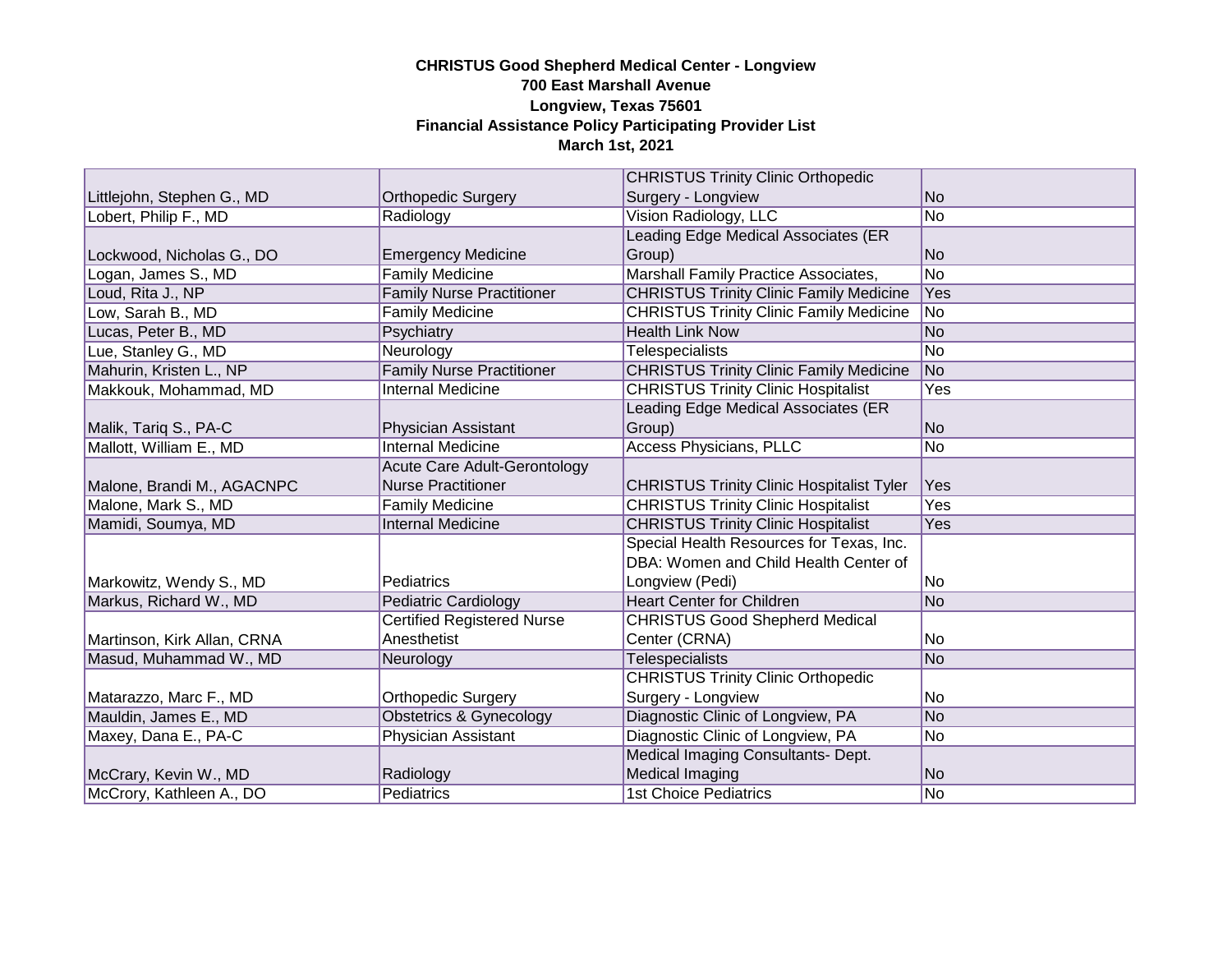|                                |                                      | <b>CHRISTUS Trinity Clinic Internal Medicine</b> |                |
|--------------------------------|--------------------------------------|--------------------------------------------------|----------------|
| McDaniel, Erika M., NP         | <b>Family Nurse Practitioner</b>     | Longview                                         | No.            |
| McDaniel, Robert C., MD        | <b>Internal Medicine</b>             | <b>Tatum Medical Clinic</b>                      | No             |
| McDermott, Dustin M., MD       | <b>General Surgery</b>               | <b>CHRISTUS Trinity Clinic Surgery</b>           | No             |
| McDonald, Glenn A., MD         | Nephrology                           | <b>East Texas Kidney Specialists</b>             | No             |
|                                |                                      | <b>CHRISTUS Trinity Clinic Internal Medicine</b> |                |
| McDonald, John C., DO          | <b>Internal Medicine</b>             | Longview (Resident)                              | No             |
| McDonald, Mark M., MD          | Neurology                            | <b>Telespecialists</b>                           | No             |
| McFarland, Annette R., ACNP-BC | <b>Acute Care Nurse Practitioner</b> | <b>Hospice Plus</b>                              | No             |
| McFarland, Rachel D., NP       | <b>Family Nurse Practitioner</b>     | <b>CHRISTUS Trinity Clinic Hospitalist</b>       | Yes            |
| McGee, Mary K., MD             | <b>Internal Medicine</b>             | <b>Cardiac Rehabilitation - CHRISTUS</b>         | N <sub>o</sub> |
| McGough, Katherine R., DDS     | <b>Pediatric Dentistry</b>           | McGough & McGough PC                             | No             |
|                                |                                      | Leading Edge Medical Associates (ER              |                |
| McGreevy, Megan M., DO         | <b>Emergency Medicine</b>            | Group)                                           | No             |
|                                | <b>Certified Registered Nurse</b>    | <b>CHRISTUS Good Shepherd Medical</b>            |                |
| McKenzie, Linda K., CRNA       | Anesthetist                          | Center (CRNA)                                    | No             |
| McLaughlin, Javine H., MD      | <b>Obstetrics &amp; Gynecology</b>   | <b>OB Hospitalist Group</b>                      | No             |
|                                | <b>Certified Registered Nurse</b>    | <b>CHRISTUS Good Shepherd Medical</b>            |                |
| McRee, Joseph Alton, CRNA      | Anesthetist                          | Center (CRNA)                                    | No             |
|                                |                                      | Leading Edge Medical Associates (ER              |                |
| McWilliams Sr., Jeffrey G., MD | <b>Emergency Medicine</b>            | Group)                                           | N <sub>o</sub> |
| Meegada, Sreenath R., MD       | <b>Internal Medicine</b>             | <b>CHRISTUS Trinity Clinic Hospitalist</b>       | Yes            |
|                                |                                      | Leading Edge Medical Associates (ER              |                |
| Meek, Craig A., MD             | <b>Emergency Medicine</b>            | Group)                                           | No             |
|                                |                                      | Leading Edge Medical Associates (ER              |                |
| Meek, Suzanne B., MD           | <b>Emergency Medicine</b>            | Group)                                           | No             |
| Mehari, Tigist Girmy, MD       | Neurology                            | <b>Telespecialists</b>                           | No             |
| Mekala, Karthik D., MD         | Cardiovascular Disease               | <b>CHRISTUS Trinity Clinic Cardiology</b>        | No.            |
|                                |                                      | Leading Edge Medical Associates (ER              |                |
| Mendenhall, Brian W., MD       | <b>Emergency Medicine</b>            | Group)                                           | No             |
| Meyers, Clifford W., MD        | Neurology                            | <b>Telespecialists</b>                           | No             |
| Miller, Dorothy, MD            | <b>Family Medicine</b>               | Diagnostic Clinic of Longview, PA                | No.            |
| Mir, Imran N., MD              | Neonatal-Perinatal Medicine          | UT Southwestern - Neonatology                    | No             |
| Miro, Viktor, MD               | Internal Medicine                    | <b>CHRISTUS Trinity Clinic Hospitalist</b>       | Yes            |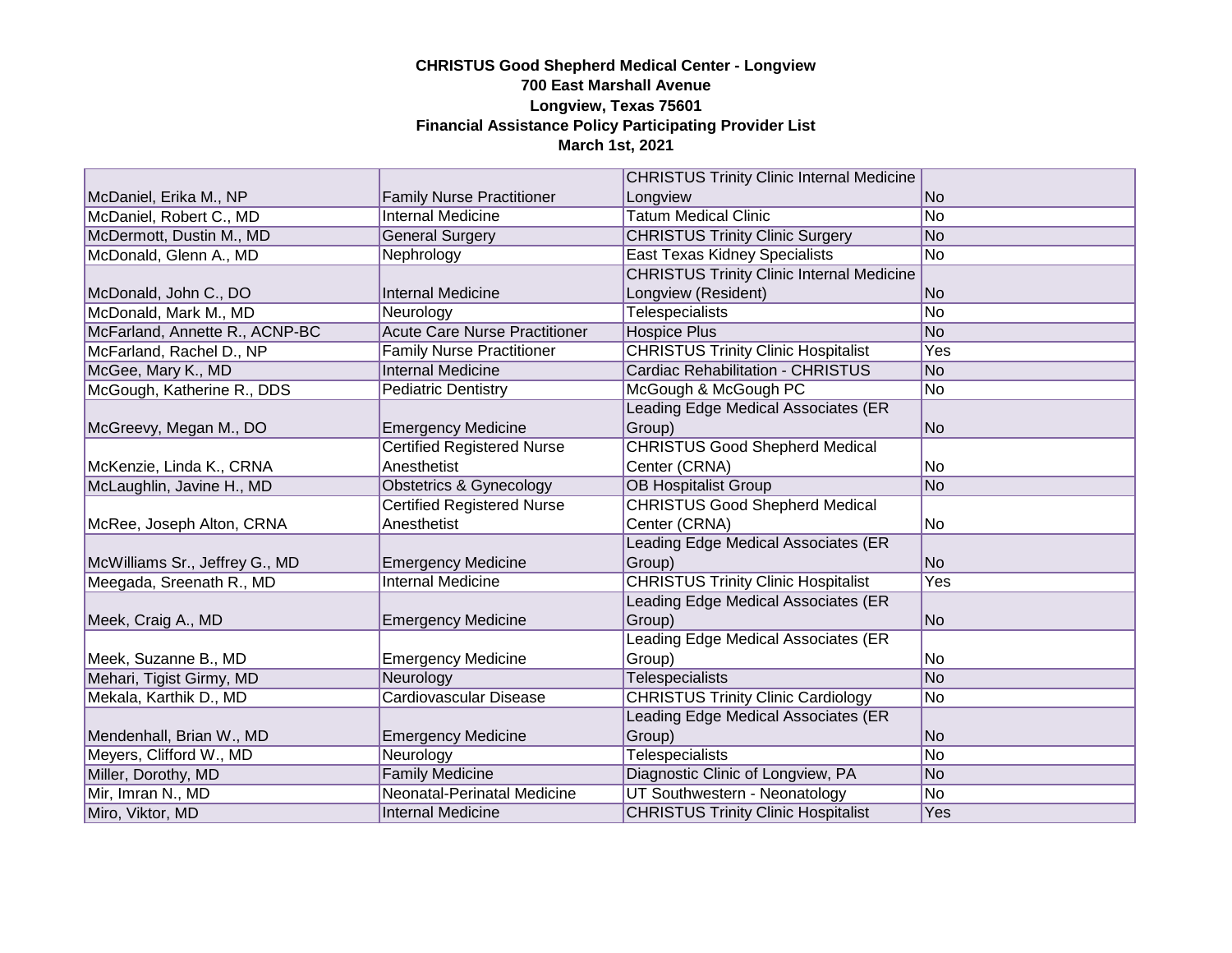| Mirpuri-Hathiramani, Julie, MD | Neonatal-Perinatal Medicine       | UT Southwestern - Neonatology                | No.            |
|--------------------------------|-----------------------------------|----------------------------------------------|----------------|
| Misenheimer, Gabrielle G., CNM | <b>Nurse Midwife</b>              | Zeid Womens Health Center, LTD               | N <sub>o</sub> |
|                                | <b>Certified Registered Nurse</b> | <b>CHRISTUS Good Shepherd Medical</b>        |                |
| Mobley, John E., CRNA          | Anesthetist                       | Center (CRNA)                                | lNo            |
| Mohamed-Santa, Odette, MD      | <b>Family Medicine</b>            | Marshall Family Practice Associates,         | No             |
| Montano, Noelle E., MD         | Radiology                         | Vision Radiology, LLC                        | No             |
| Morgan, Gerard E., MD          | Radiology                         | Vision Radiology, LLC                        | lNo            |
| Morin Cope, Lise S., MD        | Pathology                         | <b>Community Pathology Associates</b>        | No             |
| Morton, Randy L., MD           | <b>General Surgery</b>            | <b>McQuaid Vein Center</b>                   | No             |
| Mowzoon, Nima, MD              | Neurology                         | Telespecialists                              | No             |
| Muelly, Michael C., MD         | Radiology                         | Vision Radiology, LLC                        | No             |
| Muirhead, Joel T., MD          | Ophthalmology                     | <b>Heaton Eye Associates</b>                 | N <sub>o</sub> |
| Mulkerin, Jennifer L., MD      | Radiology                         | Vision Radiology, LLC                        | No             |
| Munoz-Blanco, Sara M., MD      | Neonatal-Perinatal Medicine       | UT Southwestern - Neonatology                | No             |
| Murphy, Frank S., DO           | Psychiatry                        | Special Health Resources for Texas, Inc.     | No             |
| Nadiga, Gana R., MD            | Ophthalmology                     | <b>Hall Eye Clinic</b>                       | No             |
| Nagaraja, Harsha G., MD        | Neurology                         | <b>Telespecialists</b>                       | No             |
| Nayak, Sujir P., MD            | Neonatal-Perinatal Medicine       | UT Southwestern - Neonatology                | No             |
| Nayini, Nithin R., MD          | <b>Internal Medicine</b>          | <b>CHRISTUS Trinity Clinic Hospitalist</b>   | Yes            |
| Nayini, Rama D., MD            | <b>Pulmonary Disease</b>          | East Texas Heart & Lung Clinic               | No             |
| Nelson, Erik R., DO            | <b>Internal Medicine</b>          | <b>CHRISTUS Trinity Clinic Hospitalist</b>   | Yes            |
| Nessen, Shawn C., DO           | Critical Care Medicine            | <b>CHRISTUS Trinity Clinic Critical Care</b> | lNo            |
| Newman, Richard P., MD         | Neurology                         | <b>Telespecialists</b>                       | No             |
| Nguyen, Phuc T., DO            | <b>Internal Medicine</b>          | <b>Access Physicians, PLLC</b>               | No             |
| Nguyen, Trung H., MD           | <b>Internal Medicine</b>          | <b>CHRISTUS Trinity Clinic Hospitalist</b>   | Yes            |
| Nii-Moi, Ebenezer A., MD       | Obstetrics & Gynecology           | <b>Wellness Pointe - Main</b>                | No             |
| Nirmal, Kavita, MD             | <b>Medical Oncology</b>           | Texas Oncology - Longview Cancer             | No             |
| Ogunseinde, Babajide A., MD    | Orthopedic Surgery                | Longview Orthopaedic Clinic Association      | No             |
| Okafor, Chinwe J., MD          | <b>Internal Medicine</b>          | <b>CHRISTUS Trinity Clinic Hospitalist</b>   | Yes            |
| Okolo, Ekene I., MD            | <b>Internal Medicine</b>          | <b>CHRISTUS Trinity Clinic Hospitalist</b>   | Yes            |
| Okpeki, Annette O., MD         | Pediatrics                        | <b>Wellness Pointe - Main</b>                | No             |
| Olofinlade, Olusola, MD        | Gastroenterology                  | CHRISTUS Trinity Clinic Gastroenterology No  |                |
| Ortigoza, Eric B., MD          | Neonatal-Perinatal Medicine       | UT Southwestern - Neonatology                | lNo            |
| Oshmyansky, Alexander R., MD   | Radiology                         | Vision Radiology, LLC                        | No.            |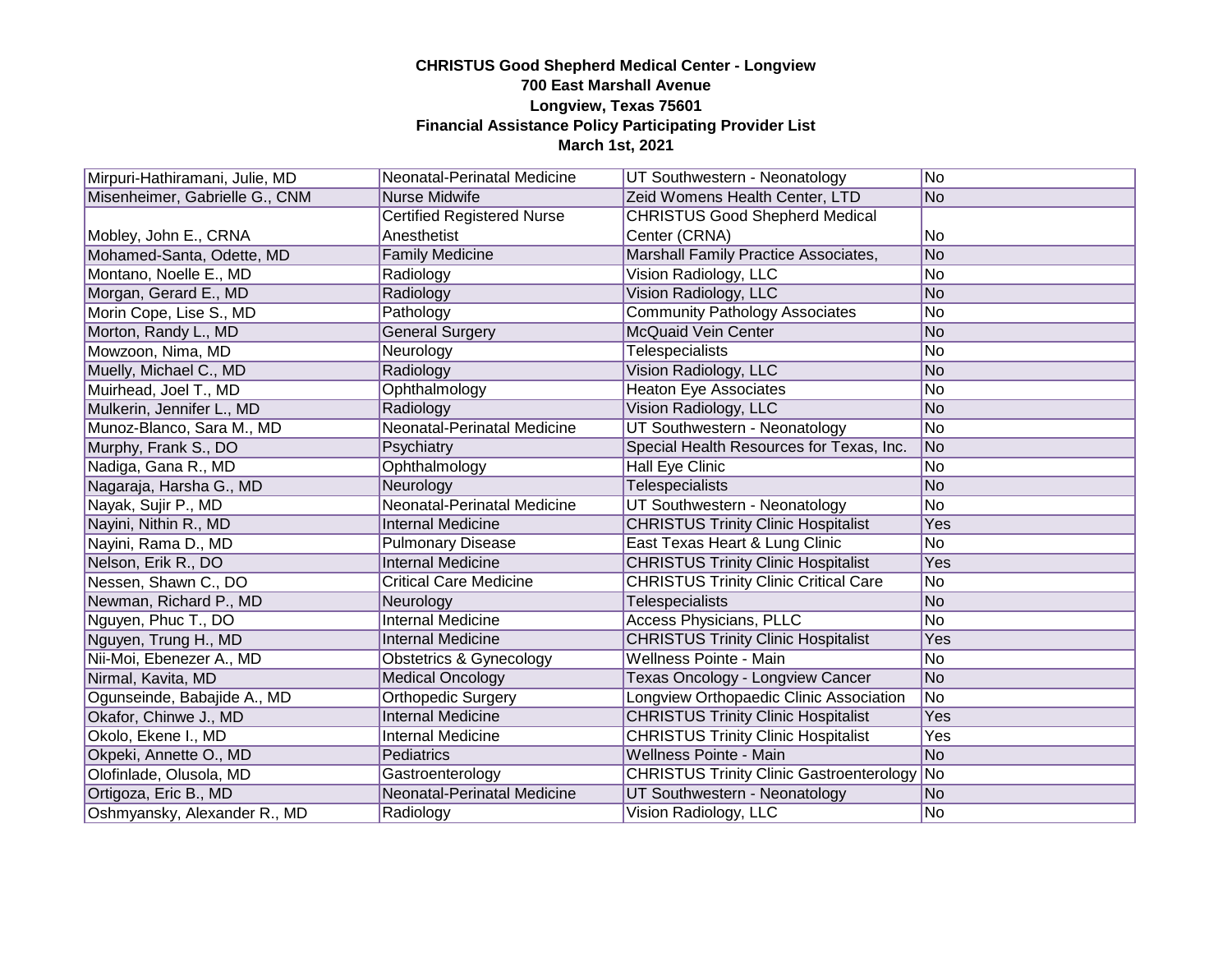|                                |                                | <b>CHRISTUS Trinity Clinic Internal Medicine</b> |            |
|--------------------------------|--------------------------------|--------------------------------------------------|------------|
| Ottun, Natouri M., PHARMD      | Pharmacist                     | Longview (Resident)                              | No.        |
|                                |                                | Leading Edge Medical Associates (ER              |            |
| Oyler, Brandon K., DO          | <b>Emergency Medicine</b>      | Group)                                           | No         |
|                                |                                | <b>CHRISTUS Trinity Clinic Pediatrics</b>        |            |
| Pai, Yogesh G., MD             | Pediatrics                     | Henderson                                        | No         |
| Patel, Chinmay P., MD          | Nephrology                     | <b>East Texas Kidney Specialists</b>             | No         |
|                                |                                | <b>CHRISTUS Trinity Clinic Orthopedic</b>        |            |
| Patel, Jayesh Kishore, MD      | <b>Orthopedic Surgery</b>      | Surgery - Longview                               | No.        |
| Patel, Neil J., MD             | Neurology                      | <b>Telespecialists</b>                           | No         |
| Patel, Saurin N., MD           | <b>Internal Medicine</b>       | <b>Access Physicians, PLLC</b>                   | No         |
| Pawlowicz, Ivan N., MD         | Psychiatry                     | <b>CHRISTUS Trinity Clinic Hospitalist</b>       | Yes        |
|                                |                                | Leading Edge Medical Associates (ER              |            |
| Payne, Gregory N., MD          | <b>Emergency Medicine</b>      | Group)                                           | No.        |
| Peddi, Prashanth, MD           | <b>Internal Medicine</b>       | <b>CHRISTUS Trinity Clinic Hospitalist</b>       | <b>Yes</b> |
| Peram, Indeevar, MD            | <b>Internal Medicine</b>       | <b>CHRISTUS Trinity Clinic Hospitalist</b>       | Yes        |
|                                |                                | <b>CHRISTUS Trinity Clinic Internal Medicine</b> |            |
| Pham, Y N., MD                 | <b>Internal Medicine</b>       | Marshall                                         | No         |
| Phillips, Erin L., MD          | Neurology                      | NeurodiagnosticTEX                               | No         |
|                                |                                | <b>CHRISTUS Trinity Clinic Orthopedic</b>        |            |
| Pierce, Eva J., PA-C           | Physician Assistant            | Surgery - Longview                               | lNo.       |
| Pirmohamed, Fermina A., MD     | Neurology                      | <b>Telespecialists</b>                           | No         |
| Plancher, Joao Mc-Oneil N., MD | Neurology                      | <b>Telespecialists</b>                           | No         |
| Plemmons, Britton S., DPM      | Podiatry                       | Longview Orthopaedic Clinic Association          | No         |
| Porter, Stephanie A., MD       | Pediatrics                     | <b>Somers Pediatrics</b>                         | No         |
|                                |                                | Byron Cook Center for Advanced Wound             |            |
| Presley, John E., MD           | Hyperbaric Medicine/Wound Care | Healing and Hyperbaric Medicine                  | No         |
|                                |                                | <b>CHRISTUS Trinity Clinic Internal Medicine</b> |            |
| Proctor, Alyssa Ann, PharmD    | Pharmacist                     | Longview (Resident)                              | lNo.       |
| Pulipaka, Uma P., MD           | Neurology                      | NeuroHealth Center, PLLC                         | No         |
| Puri, Muhammad Rehan A., MD    | Psychiatry                     | <b>Health Link Now</b>                           | No         |
|                                |                                | Leading Edge Medical Associates (ER              |            |
| Rahim, Salman, DO              | <b>Emergency Medicine</b>      | Group)                                           | No         |
| Rahman, Saudur, MD             | Radiology                      | Vision Radiology, LLC                            | No         |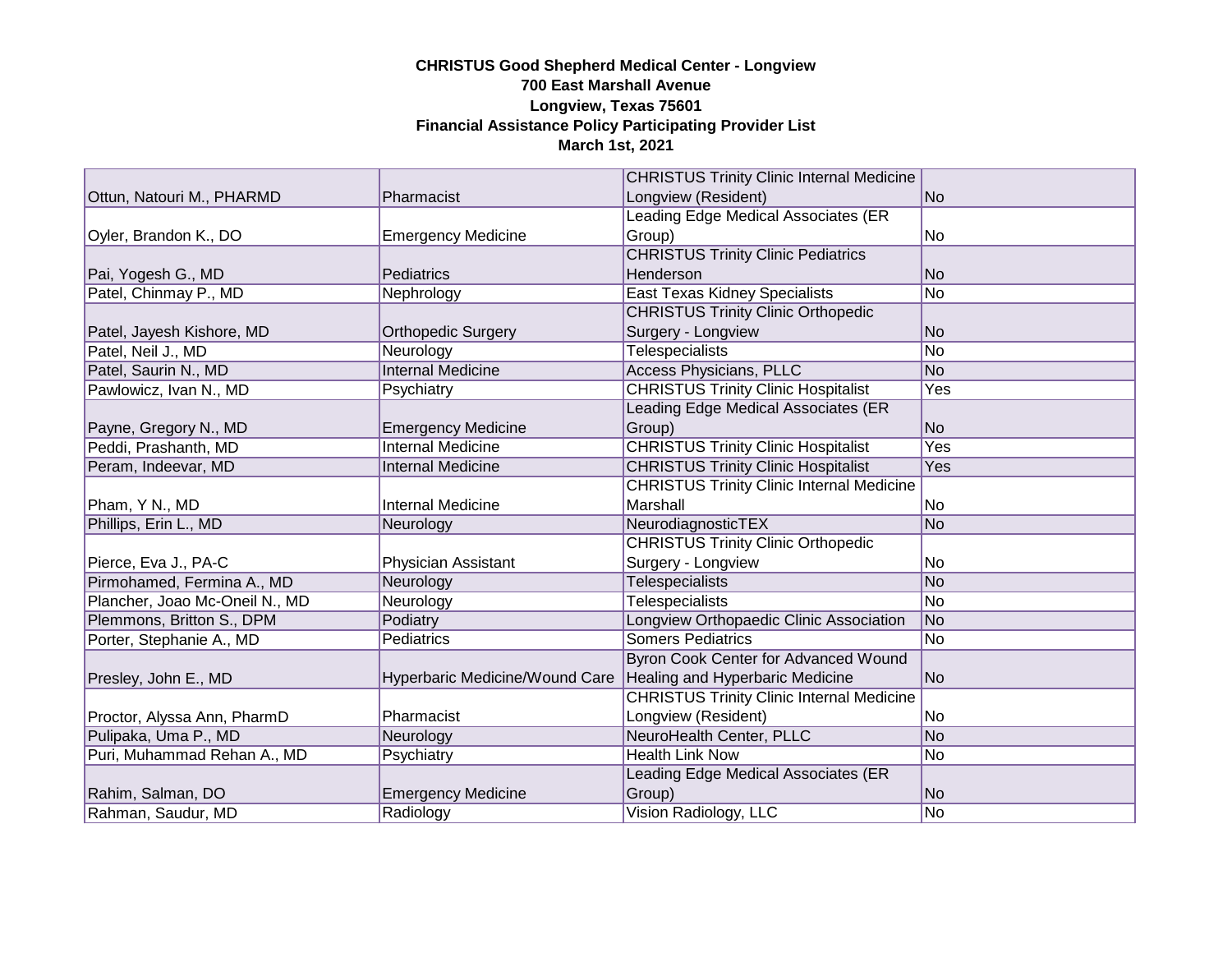| Ramachandran, Shalini, MD        | Neonatal-Perinatal Medicine      | UT Southwestern - Neonatology                    | No              |
|----------------------------------|----------------------------------|--------------------------------------------------|-----------------|
| Rana, Pauravi J., MD             | Psychiatry                       | Asana Integrated Medical Group                   | No              |
| Raza, Shakeel, MD                | Psychiatry                       | <b>Health Link Now</b>                           | No              |
| Reddy, Rekha S., MD              | <b>Internal Medicine</b>         |                                                  | No              |
| Reddy, Venkat Salguti, MD        | Nephrology                       | East Texas Kidney Specialists                    | No              |
|                                  |                                  | <b>CHRISTUS Trinity Clinic Family Medicine</b>   |                 |
| Redels, Sidney L., DO            | <b>Family Medicine</b>           | Kilgore                                          | No              |
| Reesor, Kenneth E., MD           | <b>Orthopedic Surgery</b>        | Diagnostic Clinic of Longview, PA                | N <sub>o</sub>  |
|                                  |                                  | Medical Imaging Consultants- Dept.               |                 |
| Ribeiro, Marcelo D., MD          | Radiology                        | Medical Imaging                                  | No              |
| Richier, John C., MD             | Urology                          | <b>CHRISTUS Trinity Clinic Urology</b>           | No              |
| Riordan, Katherine C., MD        | Neurology                        | <b>Telespecialists</b>                           | No              |
| Risner, David S., MD             | Ophthalmology                    | <b>Heaton Eye Associates</b>                     | N <sub>o</sub>  |
|                                  |                                  | <b>CHRISTUS Trinity Clinic Internal Medicine</b> |                 |
| Ritter, Emma M., FNP             | <b>Family Nurse Practitioner</b> | Marshall                                         | No              |
|                                  |                                  | <b>CHRISTUS Trinity Clinic Podiatry &amp;</b>    |                 |
| Rizgallah, Deloris N., DPM       | Podiatry                         | Endocrinology                                    | No.             |
| Rizvi, Rabab, MD                 | Psychiatry                       | <b>Health Link Now</b>                           | No              |
| Robbins, Daniel W., MD           | <b>General Surgery</b>           | <b>CHRISTUS Trinity Clinic Surgery</b>           | No              |
| Roberts, Michael C., MD          | Anesthesiology                   | <b>CHRISTUS Trinity Clinic Anesthesiology</b>    | Yes             |
| Robichaux, Francis X., MD        | Anesthesiology                   | <b>CHRISTUS Trinity Clinic Anesthesiology</b>    | Yes             |
| Rodriguez, Alison A., MD         | Obstetrics & Gynecology          | <b>OB Hospitalist Group</b>                      | No              |
|                                  |                                  | <b>CHRISTUS Trinity Clinic Internal Medicine</b> |                 |
| Roe, Lawrence H., MD             | <b>Internal Medicine</b>         | Longview                                         | No              |
| Rosenfeld-Barbash, Janis E., MD  | Radiology                        | Vision Radiology, LLC                            | No              |
| Rotzler, William H., MD          | Otolaryngology                   | William Rotzler, MD                              | No              |
| Roworth Chaikin, Samantha J., DO | Pediatrics                       | <b>CHRISTUS Trinity Clinic Pediatrics</b>        | No              |
|                                  |                                  | <b>CHRISTUS Trinity Clinic Orthopedic</b>        |                 |
| Royal, Tameka L., NP             | <b>Family Nurse Practitioner</b> | Surgery - Longview                               | No              |
| Russell, Joshua A., MD           | Orthopedic Surgery               | Longview Orthopaedic Clinic Association          | $\overline{No}$ |
| Sabayon, Muhie Dean, MD          | Cardiac Electrophysiology        | <b>CHRISTUS Trinity Clinic Cardiology</b>        | No              |
| Saha, Sam K., MD                 | Neurology                        | <b>Telespecialists</b>                           | No              |
| Salami, Erica O., NP             | <b>Family Nurse Practitioner</b> | <b>CHRISTUS Trinity Clinic Pain Medicine</b>     | N <sub>o</sub>  |
| Sandhu, Sawroop K., MD           | <b>Family Medicine</b>           | <b>CHRISTUS Trinity Clinic Hospitalist</b>       | Yes             |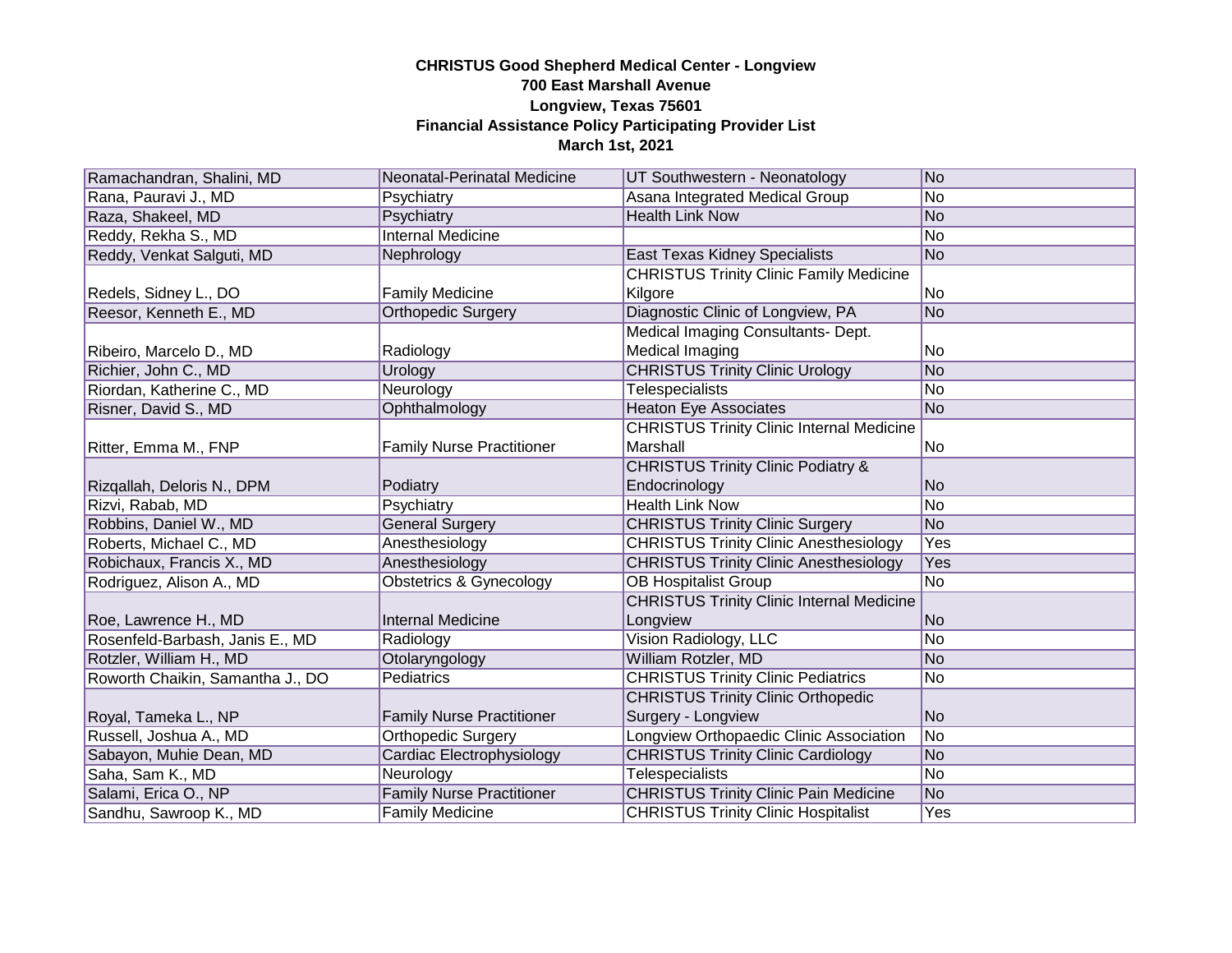| Saran, Nisha M., DO          | <b>Internal Medicine</b>           | <b>Christus Trinity Clinic Longview</b>            | <b>Yes</b>     |
|------------------------------|------------------------------------|----------------------------------------------------|----------------|
| Sarmini, Omar R., MD         | Obstetrics & Gynecology            | <b>OB Hospitalist Group</b>                        | N <sub>o</sub> |
| Savani, Rashmin C., MD       | Neonatal-Perinatal Medicine        | UT Southwestern - Neonatology                      | No.            |
|                              |                                    | Medical Imaging Consultants- Dept.                 |                |
| Schultz, Joseph, MD          | Radiology                          | Medical Imaging                                    | No             |
| Scribner, Anita R., MD       | <b>Infectious Disease</b>          | Special Health Resources for Texas, Inc.           | No             |
| Sebesto, Jason R., DO        | Neurology                          | Telespecialists                                    | No             |
| Sevilis, Theresa B., DO      | Neurology                          | Telespecialists                                    | lNo.           |
| Shah, Harsh M., MD           | Radiology                          | Vision Radiology, LLC                              | No.            |
| Shakamuri, Shobha, MD        | Nephrology                         | <b>East Texas Kidney Specialists</b>               | No             |
| Sharma, Neeraj Roshanlal, MD | <b>Medical Oncology</b>            | Texas Oncology - Longview Cancer                   | No.            |
| Sharp, Bert E., DPM          | Podiatry                           | Sharp, Bert - DPM                                  | No             |
| Shireman, Elizabeth A., CNM  | Nurse Midwife                      | Wellness Pointe - Main                             | No             |
|                              |                                    | Medical Imaging Consultants- Dept                  |                |
| Short, Kevin A., MD          | Radiology                          | Medical Imaging                                    | No             |
| Shrivastava, Snehal, MD      | Nephrology                         | <b>East Texas Kidney Specialists</b>               | No             |
|                              | <b>Certified Registered Nurse</b>  | <b>CHRISTUS Good Shepherd Medical</b>              |                |
| Shuback, Ashley D., CRNA     | Anesthetist                        | Center (CRNA)                                      | No             |
| Shum, John H., MD            | <b>Obstetrics &amp; Gynecology</b> | Wellness Pointe - Main                             | No.            |
|                              |                                    | <b>CHRISTUS Trinity Clinic Internal Medicine</b>   |                |
| Silvia, Barakha Y., PharmD   | Pharmacist                         | Longview (Resident)                                | <b>No</b>      |
| Sims, John B., MD            | Cardiac Electrophysiology          | CHRISTUS Trinity Clinic Electrophysiology No       |                |
| Singh, Anil, MD              | <b>Critical Care Medicine</b>      | <b>Access Physicians, PLLC</b>                     | No             |
| Sisman, Julide, MD           | Neonatal-Perinatal Medicine        | UT Southwestern - Neonatology                      | No             |
| Skaf, Rana A., MD            | Obstetrics & Gynecology            | <b>OB Hospitalist Group</b>                        | No             |
| Skarda, Shayne T., MD        | Gastroenterology                   | <b>CHRISTUS Trinity Clinic Gastroenterology No</b> |                |
|                              |                                    | <b>CHRISTUS Trinity Clinic Internal Medicine</b>   |                |
| Slone, Rodney B., MD         | <b>Internal Medicine</b>           | Longview                                           | No.            |
| Smith, Alex J., MD           | <b>Internal Medicine</b>           | Alex J. Smith, MD                                  | No             |
|                              | <b>Certified Registered Nurse</b>  | <b>CHRISTUS Good Shepherd Medical</b>              |                |
| Smith, Daniel Dwight, CRNA   | Anesthetist                        | Center (CRNA)                                      | No.            |
| Smith, Larry L., MD          | Dermatology                        | Larry L. Smith, MD                                 | No             |
|                              |                                    | <b>CHRISTUS Trinity Clinic Gastroenterology</b>    |                |
| Smith, Tiffany C., PA-C      | <b>Physician Assistant</b>         | Marshall                                           | No             |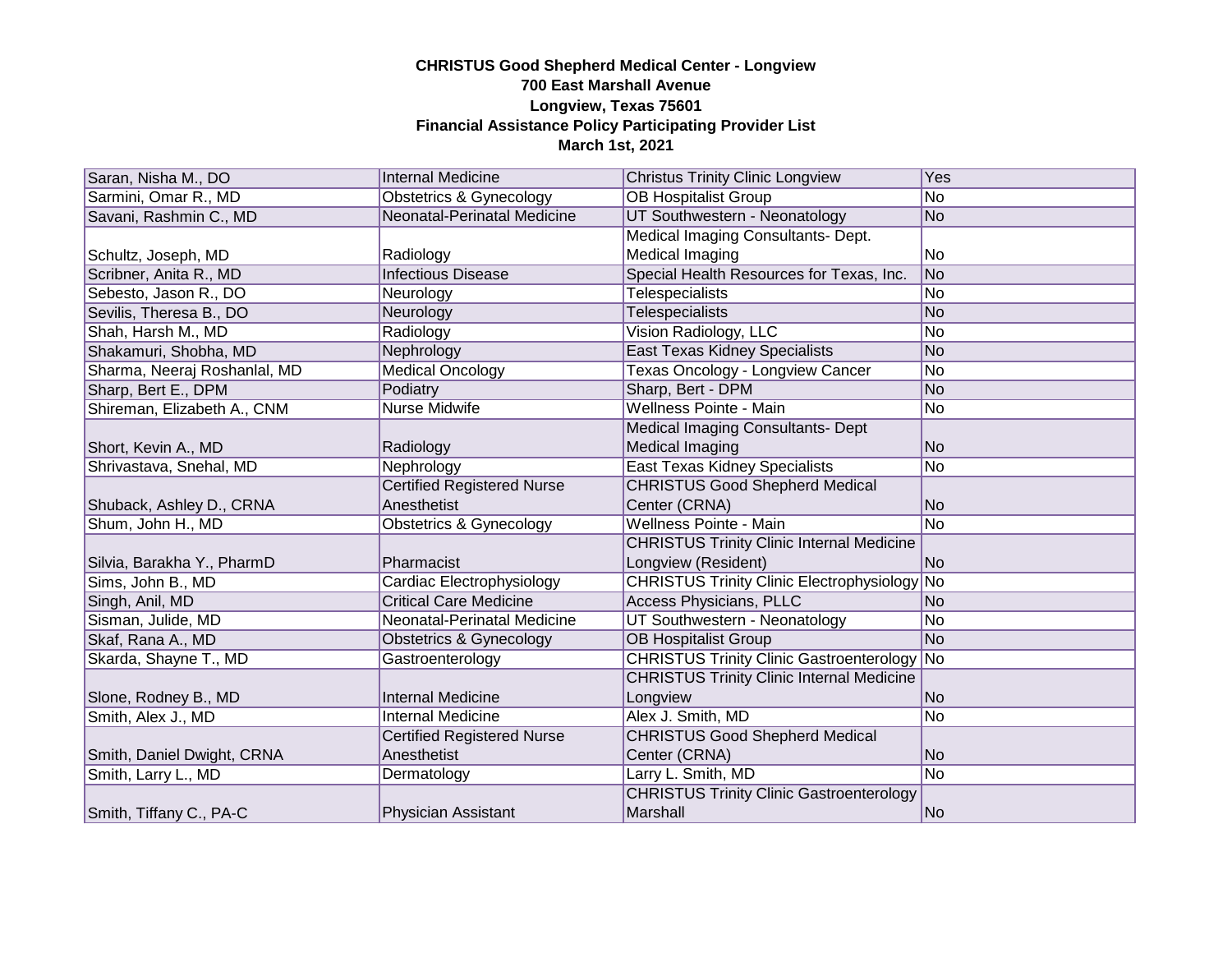|                                  |                                   | Leading Edge Medical Associates (ER              |                |
|----------------------------------|-----------------------------------|--------------------------------------------------|----------------|
| Sneed, Nicole H., MD             | <b>Emergency Medicine</b>         | Group)                                           | No             |
| Socoteanu, Matei Paul, MD        | <b>Medical Oncology</b>           | <b>Texas Oncology - Longview Cancer</b>          | No             |
| Sombutmai, Chut, DO              | Neurology                         | <b>Telespecialists</b>                           | No             |
| Somers Arietti, Cynthia C., MD   | Pediatrics                        | <b>Somers Pediatrics</b>                         | No             |
| Somvanshi, Rahul A., MD          | Radiology                         | Vision Radiology, LLC                            | No             |
| Spiel, Helen R., MD              | Neurology                         | <b>CHRISTUS Trinity Clinic Hospitalist</b>       | Yes            |
| Spindle, Jordan D., MD           | Ophthalmology                     | Heaton Eye Associates - Tyler                    | No             |
| Sreeram, Varalaxmi, MD           | <b>Internal Medicine</b>          | <b>CHRISTUS Trinity Clinic Hospitalist</b>       | Yes            |
|                                  |                                   | <b>CHRISTUS Trinity Clinic Internal Medicine</b> |                |
| Srivastava, Nishit K., MD        | <b>Internal Medicine</b>          | Longview (Resident)                              | Yes            |
| Ssentongo, Henry, MD             | <b>Internal Medicine</b>          | <b>CHRISTUS Trinity Clinic Hospitalist</b>       | Yes            |
| Stacey, Amy J., PA-C             | Physician Assistant               | Texas Oncology - Longview Cancer                 | No             |
| Stanley, Jordan G., MD           | Orthopedic Surgery                | Longview Orthopaedic Clinic Association          | N <sub>o</sub> |
|                                  |                                   | Leading Edge Medical Associates (ER              |                |
| Steele, Johnathan D., PA-C       | Physician Assistant               | Group)                                           | No             |
|                                  | <b>Certified Registered Nurse</b> | <b>CHRISTUS Good Shepherd Medical</b>            |                |
| Steele, Robert J., CRNA          | Anesthetist                       | Center (CRNA)                                    | N <sub>o</sub> |
|                                  |                                   | Leading Edge Medical Associates (ER              |                |
| Stewart, Todd E., MD             | <b>Emergency Medicine</b>         | Group)                                           | No.            |
| Stiebel, Victor, MD              | Psychiatry                        | <b>Health Link Now</b>                           | No             |
|                                  |                                   | Leading Edge Medical Associates (ER              |                |
| Straach, Tyler J., MD            | <b>Emergency Medicine</b>         | Group)                                           | No             |
| Strahan, Arthur L., MD           | <b>Orthopedic Surgery</b>         | <b>CHRISTUS Trinity Clinic Orthopedics</b>       | No             |
| Stumpf, Katherine A., MD         | Neonatal-Perinatal Medicine       | UT Southwestern - Neonatology                    | No             |
| Suarez Gonzalez, Vivian M., MD   | Neurology                         | <b>Telespecialists</b>                           | No             |
| Subramania, Rajesh P., MD        | <b>Internal Medicine</b>          | <b>CHRISTUS Trinity Clinic Hospitalist</b>       | Yes            |
| Sulur, Paulgun, MD               | <b>Internal Medicine</b>          | <b>Access Physicians, PLLC</b>                   | No             |
| Suradi, Yazan Mazen Mohammad, MD | Neurology                         | <b>Telespecialists</b>                           | No             |
|                                  | <b>Certified Registered Nurse</b> | <b>CHRISTUS Good Shepherd Medical</b>            |                |
| Tait, Joe P., CRNA               | Anesthetist                       | Center (CRNA)                                    | No             |
| Taylor Jr., Bernard W., MD       | <b>Radiation Oncology</b>         | <b>Texas Oncology - Longview Cancer</b>          | No             |
| Taylor, Anna M., NP              | <b>Family Nurse Practitioner</b>  | CHRISTUS Trinity Clinic Gastroenterology No      |                |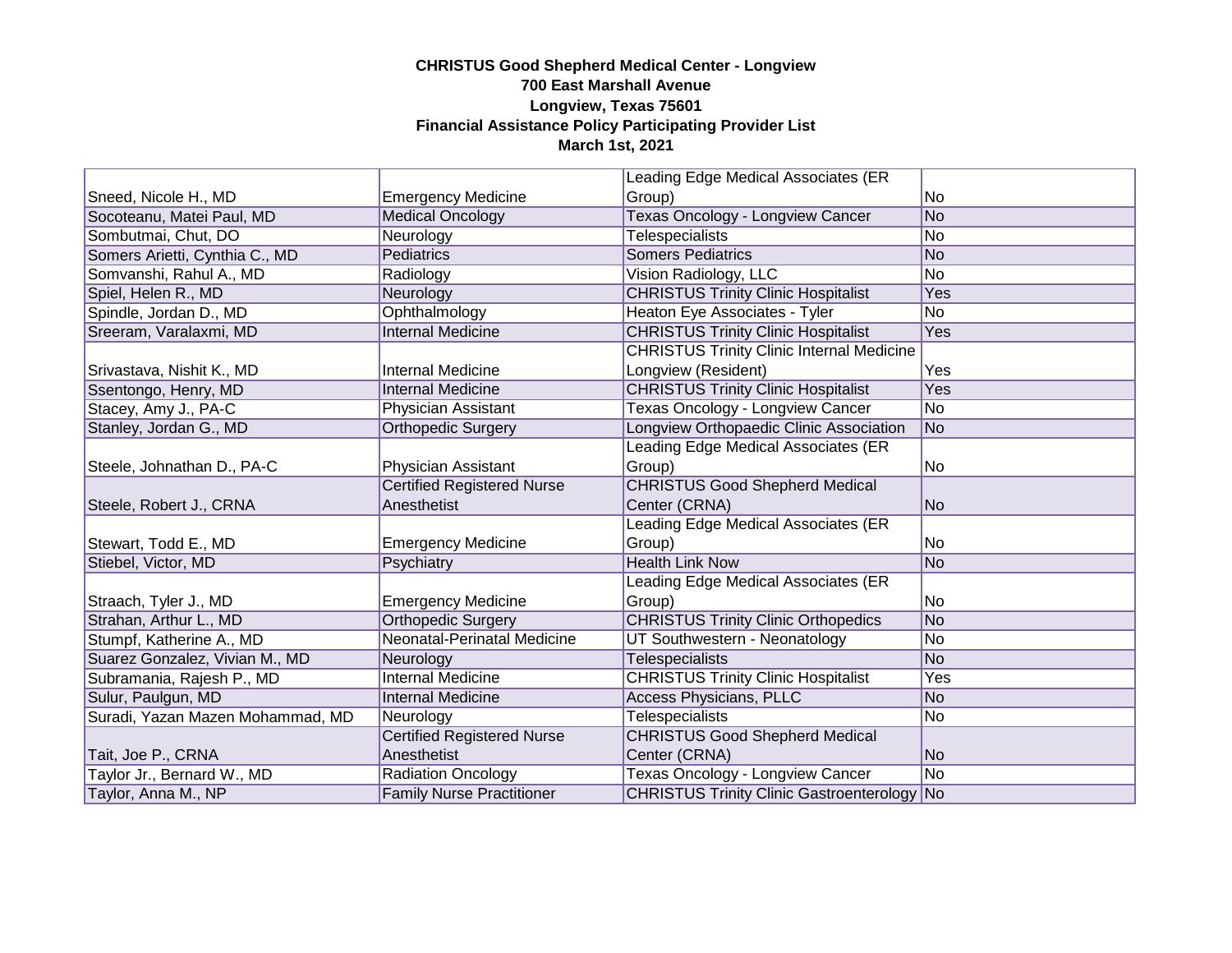|                                  | <b>Certified Registered Nurse</b>  | <b>CHRISTUS Good Shepherd Medical</b>              |                |
|----------------------------------|------------------------------------|----------------------------------------------------|----------------|
| Taylor, Bradley, CRNA            | Anesthetist                        | Center (CRNA)                                      | No             |
|                                  | <b>Certified Registered Nurse</b>  | <b>CHRISTUS Good Shepherd Medical</b>              |                |
| Taylor, Ethan A., CRNA           | Anesthetist                        | Center (CRNA)                                      | No             |
| Taylor, Robert S., MD            | Dermatology                        | <b>Wallis Dermatology Associates PLLC</b>          | No             |
| Taylor, Thomas Griffin, MD       | <b>Orthopedic Surgery</b>          | Longview Orthopaedic Clinic Association            | No             |
| Teel, Timothy W., DO             | Otolaryngology                     | Diagnostic Clinic of Longview, PA                  | No             |
|                                  |                                    | <b>CHRISTUS Trinity Clinic Longview Bill</b>       |                |
| Thomas, Lija L., MD              | <b>Family Medicine</b>             | Owens Parkway                                      | No             |
| Thomas, Robert B., MD            | Obstetrics & Gynecology            | <b>OB Hospitalist Group</b>                        | No             |
|                                  | <b>Certified Registered Nurse</b>  | <b>CHRISTUS Good Shepherd Medical</b>              |                |
| Thompson, Brady L., CRNA         | Anesthetist                        | Center (CRNA)                                      | N <sub>o</sub> |
| Thurston, Robert D., DO          | <b>Internal Medicine</b>           | <b>Access Physicians, PLLC</b>                     | No             |
| Tibiletti, Francis J., MD        | Obstetrics & Gynecology            | Wellness Pointe - W Loop 281                       | No             |
|                                  |                                    | <b>CHRISTUS Good Shepherd Medical</b>              |                |
| Tolbert, Carrie S., NNP          | <b>Neonatal Nurse Practitioner</b> | Center (NICU)                                      | No             |
| Tompkins, Robert T., MD          | <b>Internal Medicine</b>           | Longview Life Center                               | No             |
| Tong, Tao, MD                    | Neurology                          | <b>Telespecialists</b>                             | No             |
| Torres III, William H., MD       | Gastroenterology                   | <b>CHRISTUS Trinity Clinic Gastroenterology No</b> |                |
|                                  |                                    | <b>CHRISTUS Trinity Clinic Internal Medicine</b>   |                |
| Torres, Karen C., NP             | <b>Family Nurse Practitioner</b>   | Longview                                           | No             |
| Townsend, Sean A., MD            | <b>Internal Medicine</b>           | <b>Access Physicians, PLLC</b>                     | No             |
| Trese, Thomas J., DO             | Neurology                          | NeurodiagnosticTEX                                 | No             |
| Tsai, Salina D., MD              | Radiology                          | Vision Radiology, LLC                              | No             |
| Turner, Ralph J., MD             | Obstetrics & Gynecology            | Zeid Womens Health Center, LTD - Tyler             | N <sub>o</sub> |
| Turner, Tiffany J., MD           | Pediatrics                         | <b>CHRISTUS Trinity Clinic Pediatrics</b>          | No             |
| Tuthill, Edward W., MD           | Psychiatry                         | Asana Integrated Medical Group                     | No             |
| Umezurike, Ikechukwu Cyracus, MD | <b>Internal Medicine</b>           | <b>CHRISTUS Trinity Clinic Hospitalist</b>         | Yes            |
| Undavalli, Sathiraju, MD         | <b>Internal Medicine</b>           | <b>CHRISTUS Trinity Clinic Hospitalist</b>         | Yes            |
|                                  |                                    | Leading Edge Medical Associates (ER                |                |
| Upchurch, Stanley D., MD         | <b>Emergency Medicine</b>          | Group)                                             | No             |
|                                  |                                    | <b>CHRISTUS Trinity Clinic Orthopedic</b>          |                |
| Urbanek, Kyle P., NP             | <b>Family Nurse Practitioner</b>   | Surgery - Longview                                 | No             |
| Vadia, Eduardo, MD               | <b>Pulmonary Disease</b>           | <b>Access Physicians, PLLC</b>                     | No             |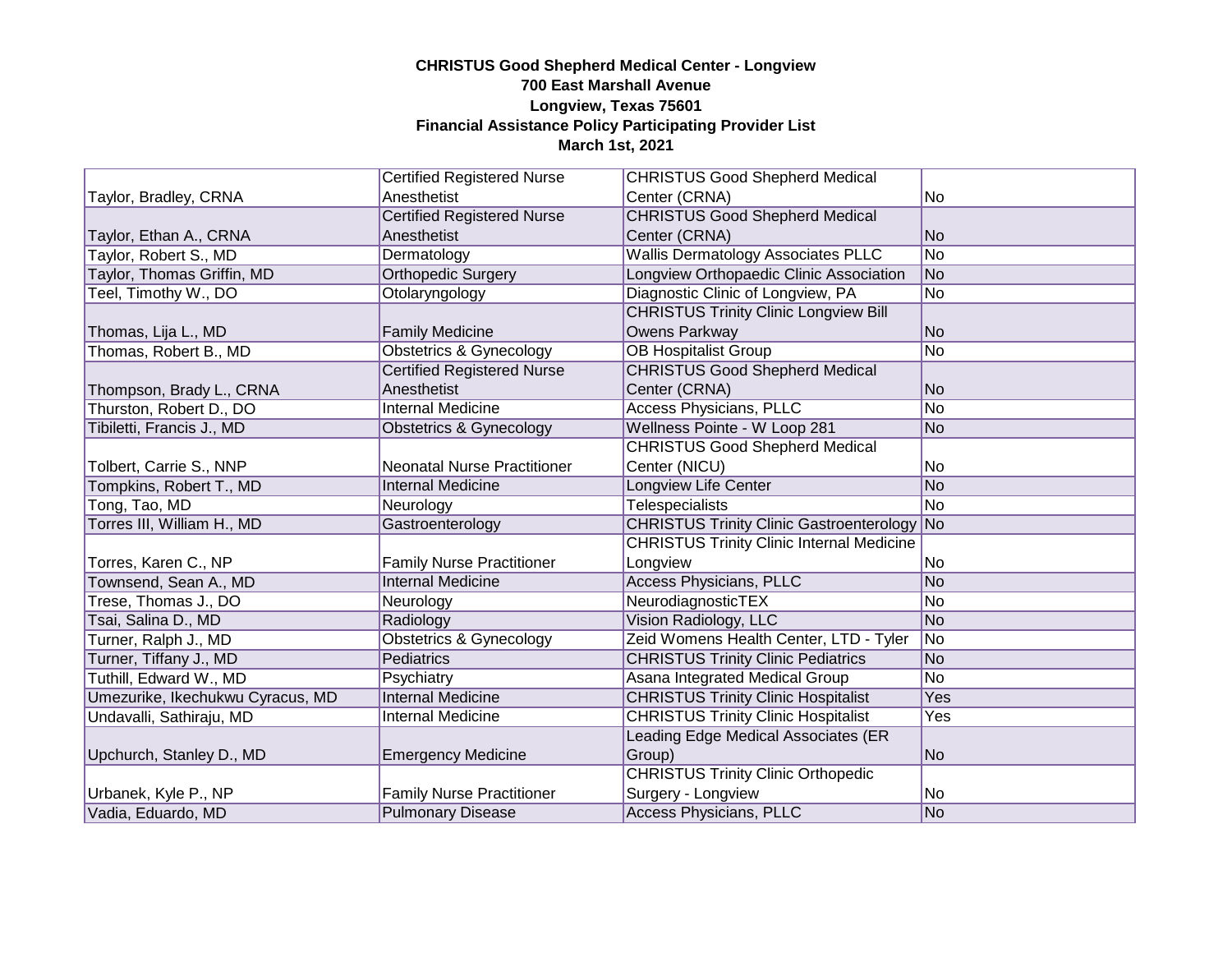| Vahdat, Khashayar K., MD     | Cardiovascular Disease            | <b>CHRISTUS Trinity Clinic Cardiology</b>           | No   |
|------------------------------|-----------------------------------|-----------------------------------------------------|------|
| Vajapey, Geetanjali, MD      | Neurology                         | <b>Telespecialists</b>                              | No   |
|                              | <b>Certified Registered Nurse</b> | <b>CHRISTUS Good Shepherd Medical</b>               |      |
| Valle, Ranferi, CRNA         | Anesthetist                       | Center (CRNA)                                       | No   |
|                              |                                   | <b>CHRISTUS Trinity Clinic Internal Medicine</b>    |      |
| Vegi, Yashashree A., MD      | <b>Internal Medicine</b>          | Longview (Resident)                                 | lNo. |
| Vidgop, Yelena, MD           | Neurology                         | Telespecialists                                     | No   |
| Vij, Rajiv S., MD            | Nephrology                        | <b>East Texas Kidney Specialists</b>                | No   |
| Villafria, Ramon G., MD      | <b>Family Medicine</b>            | Wellness Pointe - Main                              | No   |
| Vincifora, Carmine M., MD    | Pain Medicine                     | <b>CHRISTUS Trinity Clinic Pain Medicine</b>        | No   |
| Wade, Tiffany R., NP         | <b>Family Nurse Practitioner</b>  | <b>CHRISTUS Trinity Clinic Hospitalist Tyler</b>    | Yes  |
| Wadle, Roy B., DO            | <b>Family Medicine</b>            | <b>CHRISTUS Trinity Clinic Family Medicine</b>      | No   |
| Walgama, Jonathan P., MD     | Ophthalmology                     | Jonathan P. Walgama, MD, PA                         | No   |
|                              |                                   | Leading Edge Medical Associates (ER                 |      |
| Walker, Kristen F., MD       | <b>Emergency Medicine</b>         | Group)                                              | No   |
| Wallis, Mark S., MD          | Dermatology                       | <b>Wallis Dermatology Associates PLLC</b>           | No   |
| Wang, Susan Y., MD           | Radiology                         | Vision Radiology, LLC                               | No   |
| Wan-Huen, Phyllis, MD        | Neonatal-Perinatal Medicine       | UT Southwestern - Neonatology                       | No   |
|                              |                                   | <b>CHRISTUS Trinity Clinic Internal Medicine</b>    |      |
| Waters, Wesley P., PHARMD    | Pharmacist                        | Longview (Resident)                                 | No   |
|                              |                                   | <b>CHRISTUS Trinity Clinic Obstetrics &amp;</b>     |      |
| Weaver, Graham O., MD        | Obstetrics & Gynecology           | <b>Gynecology Longview</b>                          | No   |
|                              |                                   | <b>CHRISTUS Trinity Clinic Obstetrics &amp;</b>     |      |
| Weber, Jacqueline Moran, CNM | Nurse Midwife                     | <b>Gynecology Longview</b>                          | No   |
|                              |                                   | Elizabeth Breedlove Family Practice &               |      |
| Weber, Michael J., MD        | <b>Family Medicine</b>            | Aesthetics, PLLC                                    | No   |
| Wedin, Kyle E., MD           | <b>Internal Medicine</b>          | <b>Access Physicians, PLLC</b>                      | No   |
| Weiner, Stanislav, MD        | Cardiac Electrophysiology         | <b>CHRISTUS Trinity Clinic Electrophysiology No</b> |      |
| Wendt, Luke M., DO           | Obstetrics & Gynecology           | <b>OB Hospitalist Group</b>                         | lNo. |
| Wessman, Robert C., MD       | <b>Family Medicine</b>            | <b>Access Family Health</b>                         | No   |
| Westbrook, Billy B., DPM     | Podiatry                          | Billy B. Westbrook, DPM                             | No   |
| Weydig, Heather M., MD       | Neonatal-Perinatal Medicine       | UT Southwestern - Neonatology                       | No   |
| Whatley, Kaycee L., NP       | <b>Family Nurse Practitioner</b>  | Longview Orthopaedic Clinic Association             | No   |
| Whelchel, Dawn R., MD        | <b>Internal Medicine</b>          | Whelchel Primary Care Medicine, PA                  | No   |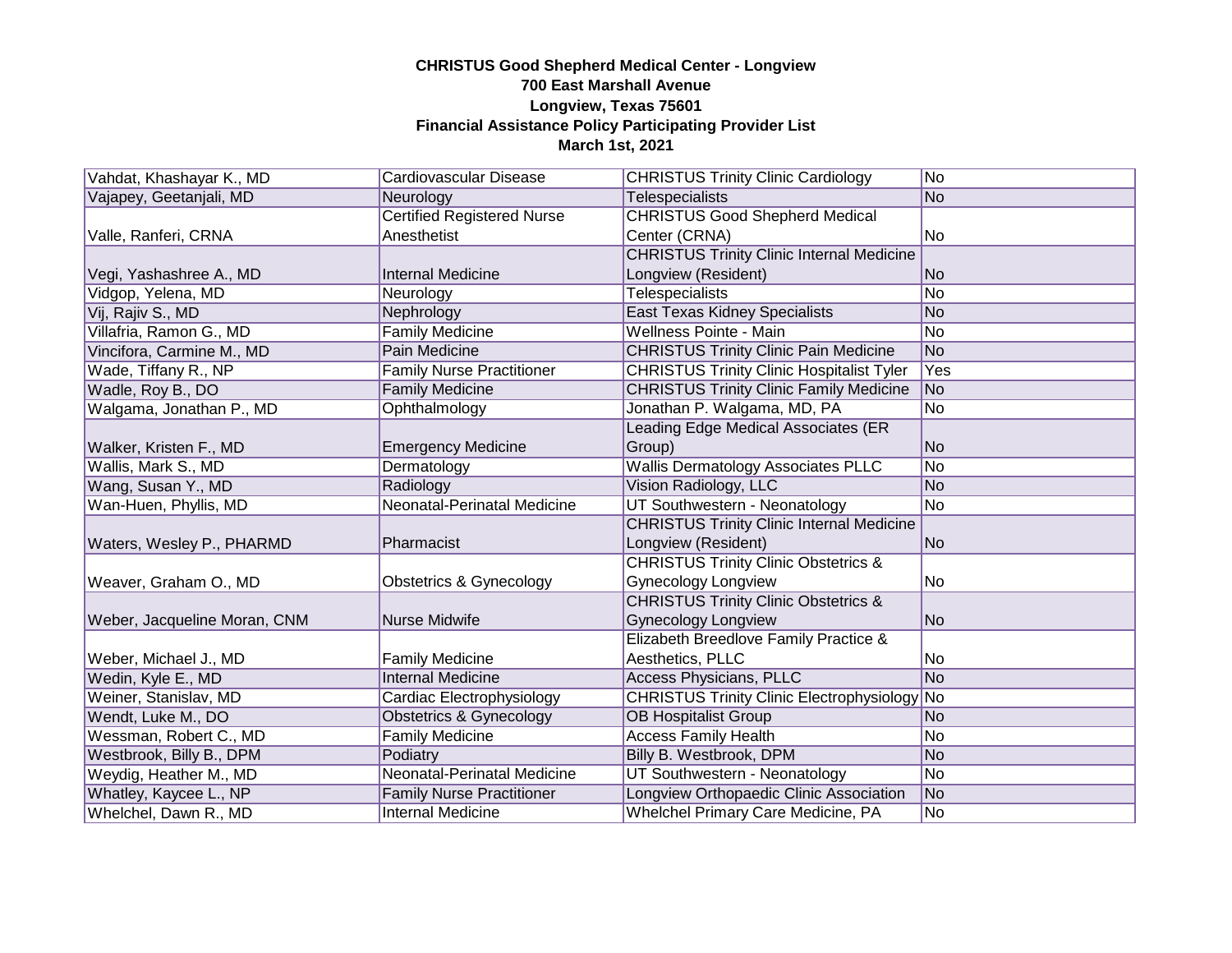|                                |                                         | Leading Edge Medical Associates (ER              |                |
|--------------------------------|-----------------------------------------|--------------------------------------------------|----------------|
| White, Faber A., MD            | <b>Emergency Medicine</b>               | Group)                                           | No.            |
|                                |                                         | Leading Edge Medical Associates (ER              |                |
| White, Katharine B., MD        | <b>Emergency Medicine</b>               | Group)                                           | No             |
|                                | <b>Certified Registered Nurse</b>       | <b>CHRISTUS Good Shepherd Medical</b>            |                |
| Whitlow, Douglas R., CRNA      | Anesthetist                             | Center (CRNA)                                    | No             |
|                                |                                         | Leading Edge Medical Associates (ER              |                |
| Wilder, Megan N., FNP          | <b>Family Nurse Practitioner</b>        | Group)                                           | No             |
|                                |                                         | <b>CHRISTUS Trinity Clinic Orthopedics &amp;</b> |                |
| Williams, Charles R., MD       | <b>Orthopedic Surgery</b>               | <b>Sports Medicine</b>                           | No             |
|                                | <b>Acute Care Adult-Gerontology</b>     | Texas Oncology - Longview Cancer                 |                |
| Williams, Christi Nichols, NP  | <b>Nurse Practitioner</b>               | Center                                           | No.            |
|                                |                                         | Leading Edge Medical Associates (ER              |                |
| Williams, Gregory D., PA-C     | Physician Assistant                     | Group)                                           | No             |
|                                | <b>Certified Registered Nurse</b>       | <b>CHRISTUS Good Shepherd Medical</b>            |                |
| Williams, Jeffrey Lee, CRNA    | Anesthetist                             | Center (CRNA)                                    | No             |
|                                |                                         | Leading Edge Medical Associates (ER              |                |
| Williams, Randall B., NP       | <b>Family Nurse Practitioner</b>        | Group)                                           | No             |
|                                | <b>Certified Registered Nurse</b>       | <b>CHRISTUS Good Shepherd Medical</b>            |                |
| Williams, Schulundria S., CRNA | Anesthetist                             | Center (CRNA)                                    | No             |
| Willis, Selwyn E., DPM         | Podiatry                                | I. E. Willis, Jr., DPM PC                        | No             |
| Wilson, Sonseira L., NP        | <b>Family Nurse Practitioner</b>        | <b>CHRISTUS Trinity Clinic Urgent Care</b>       | No             |
| Witt, Mark A., DPM             | Podiatry                                | Diagnostic Clinic of Longview, PA                | N <sub>o</sub> |
| Womack, Stephen L., MD         | <b>Pediatrics</b>                       | The Clinic for Children                          | No             |
| Won, Mai V., MD                | Neurology                               | Telespecialists                                  | <b>No</b>      |
|                                |                                         | <b>CHRISTUS Good Shepherd Medical</b>            |                |
| Wood, Jennifer M., PMHNP       | Psychiatric Nurse Practitioner          | Center (Behavioral Health)                       | No.            |
|                                | <b>Certified Registered Nurse</b>       | <b>CHRISTUS Good Shepherd Medical</b>            |                |
| Woodard, Robin M., CRNA        | Anesthetist                             | Center (CRNA)                                    | <b>No</b>      |
| Wosik, Jedrek E., MD           | <b>Internal Medicine</b>                | <b>Access Physicians, PLLC</b>                   | No             |
| Wright, Alexandra G., MD       | Radiology                               | Vision Radiology, LLC                            | No             |
| Wright, Nannette L., NP, RNFA  | <b>Registered Nurse First Assistant</b> | <b>CHRISTUS Good Shepherd Medical</b>            | No             |
| Wyatt, David E., MD            | Anesthesiology                          | <b>CHRISTUS Trinity Clinic Anesthesiology</b>    | Yes            |
| Wyatt, Lori C., MD             | <b>Family Medicine</b>                  | <b>CHRISTUS Trinity Clinic Family Medicine</b>   | No             |